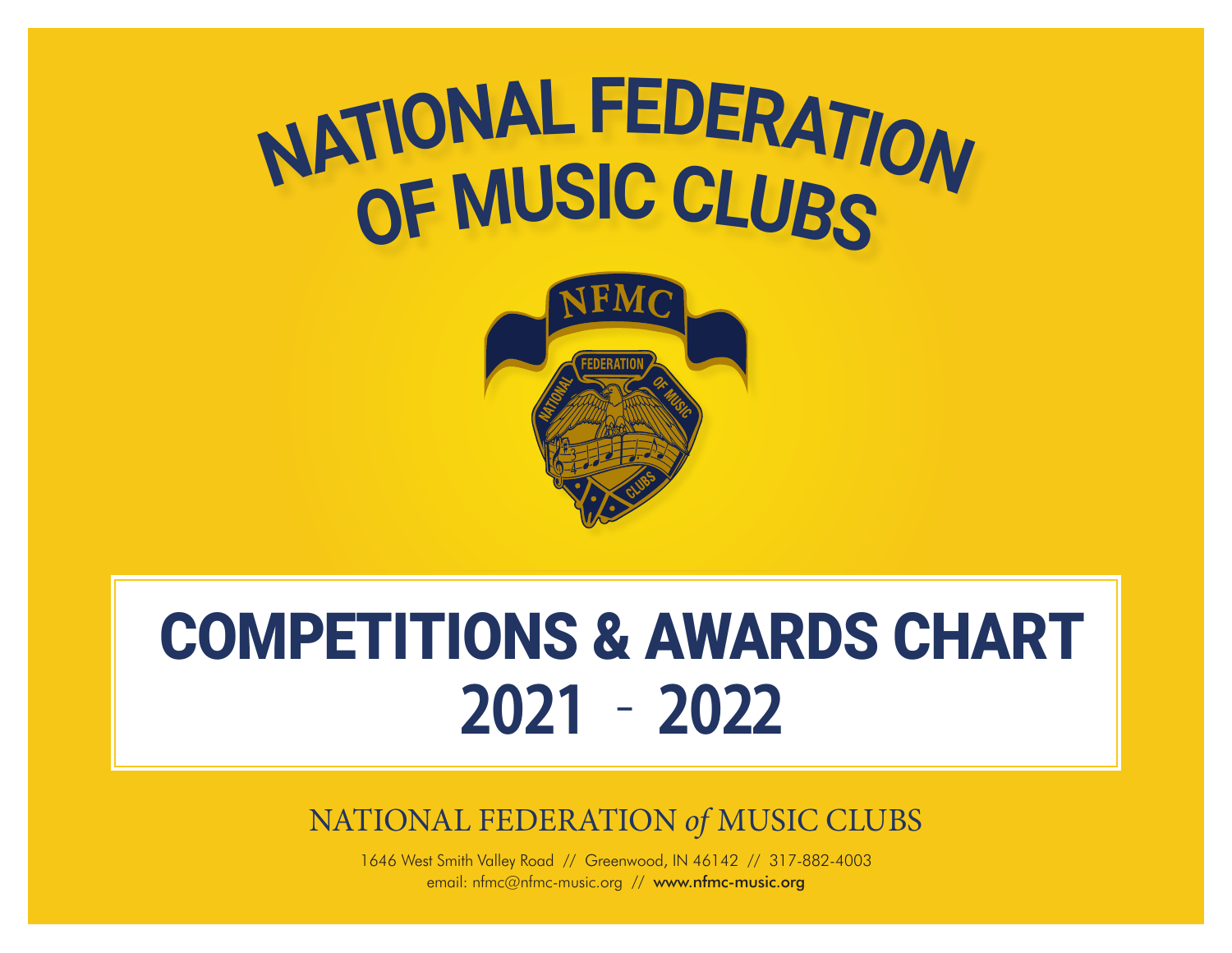# **INSTRUCTIONS FOR APPLICANTS**

# **COMPETITION AND AWARDS (C&A) CHART**

The C&A Chart may be downloaded from www.nfmc-music.org or ordered from NFMC Headquarters, 1646 Smith Valley Rd. Greenwood IN 46142. The Chart includes only endowed NFMC Awards. Check Individual State Federation websites for possible additional awards.

# **APPLICATION FORMS, INFORMATION AND SUBMISSION REQUIREMENTS**

Award requirements and application forms are available on the NFMC website [www.nfmc-music.org](http://www.nfmc-music.org/) or contact the Chair of the specific award. **All NFMC award applications must be submitted online by uploading them to the NFMC website.**

# **U.S. CITIZENSHIP REQUIREMENT**

Applicants for individual awards must be native-born/naturalized U.S. citizens. (Exception: Lynn Freeman Olson Composition, Lynn Freeman Olson Piano Pedagogy Award, Ruth Morse Wilson Handbell Award and International Music Camp—at least 50% of IMC award recipients must be U.S. citizens.)

# **NFMC MEMBERSHIP**

Applicants must be NFMC members either by individual, organizational or associate group affiliation before applications are accepted. (Exception: Young Artist Awards, Ellis Piano Duo Awards, National Music Week Essay, Ruth Morse Wilson Handbell Award, Centennial Chamber Music Commendation, Summer Music Center Awards, and the three Arm Forces Awards.) Application forms include specific membership information.

Note: In competitions requiring NFMC membership, applicants must hold membership in the division in which the competition is listed (e.g. Junior entrants must be members of the Junior Division; Student entrants of the Student/Collegiate Division, etc.)

# **FIRST PLACE WINNER LIMITATIONS**

\*No individual may enter, in the same year, competitions in multiple divisions even if they hold membership in more than one division.

\*No first place winner of an individual NFMC award listed in the C&A Chart is eligible to compete again for the same award. (Exception: NFMC Veterans Awards where entrants may win first place awards multiple times but not consecutively, and the Jr. Composers competition in which first place winners may compete in a different category but not the same category.)

\*First place winners of Arts and American Music Division monetary awards may win First Place multiple times, but not consecutively. (Exceptions: National Music Week Essay Contest) (All recognition Awards: previous winners of these awards will receive lower priority than new applicants of equal merit.)

# **THE NFMC**

The NFMC, a not-for-profit organization, is dedicated to MUSIC EDUCATION and promotion of CREATIVE and PERFORMING ARTS in AMERICA. Since its founding in *1898*, the NATIONAL FEDERATION OF MUSIC CLUBS has grown into one of the world's largest music organizations with Junior, Student and Adult clubs and individual members. The NFMC is chartered by the Congress of the United States and is a member of the United Nations. Dedicated to finding and fostering young musical talent, the NFMC offers more than three quarters of a million dollars annually in state and national competitions.

Anyone wishing to become a NFMC member, subscribe to magazines, receive literature or make a tax-exempt contribution may contact the National Headquarters. For more information about the Federation, visit the website listed below.

# **National Federation of Music Clubs**

1646 West Smith Valley Road, Greenwood, IN 46142 Telephone: (317) 882-4003 • Fax: (317) 882-4019 • www.nfmc-music.org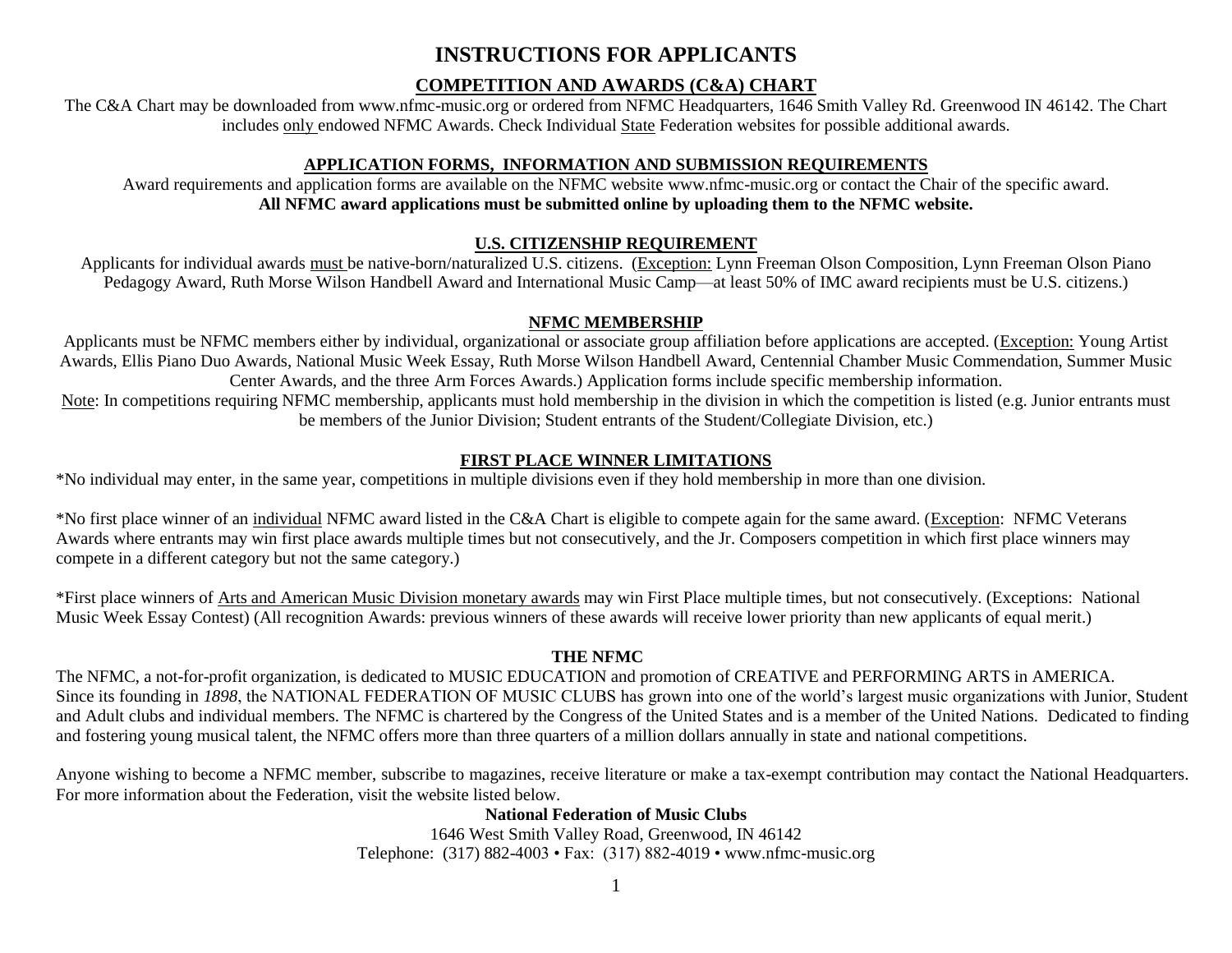#### **NATIONAL FEDERATION OF MUSIC CLUBS**

**President: Frances Nelson**

# **2021-2022 COMPETITIONS AND AWARDS CHART**

#### **Chair: Competitions and Awards Board & Division**

#### **Dr. George Keck, 2112 Hinson Rd #23, Little Rock, AR 72212, keckg@obu.edu**

**Application form numbers listed can be found on the NFMC website**

# **NFMC INDIVIDUAL AWARDS**

### **BIENNIAL YOUNG ARTIST AWARDS**

#### **ODD NUMBERED YEARS**

#### **Chair: Melanie Perez, 645 Hesper Avenue, Metairie, LA 70005; benchwarmers2@cox.net**

|                         |                      |                                                                                 |               |                               | Application | Deadline for      |
|-------------------------|----------------------|---------------------------------------------------------------------------------|---------------|-------------------------------|-------------|-------------------|
| Name                    | Category             | Age Limit                                                                       | Entry Fee     | Amount of Award               | Form #      | Application       |
| NFMC Young              | <b>PIANO</b>         | Instrumentalist: Must have reached the 18 <sup>th</sup> birthday but   \$50 for |               | \$20,000—1st Place            | CA 12-2     | February 1,       |
| <b>Artist Auditions</b> | <b>STRINGS</b>       | not the 30 <sup>th</sup> birthday by June 1, the year of the audition.          | each category | \$5.000—2 <sup>nd</sup> Place |             | vear of Auditions |
|                         | <b>MAN'S VOICE</b>   | <b>Vocalist:</b> Must have reached the $25th$ birthday, but not the             |               | Awards In each category       |             |                   |
|                         | <b>WOMAN'S VOICE</b> | 37 <sup>th</sup> birthday by June 1, the year of the audition.                  |               |                               |             |                   |

#### **Endowments Which Support Awards for Young Artist Winners**

NFMC Ann & Gordon Getty Fund NFMC Martha Marcks Mack Fund NFMC Violet and Louis Lang Fund NFMC Claudette Sorel Piano Fund NFMC Edwin B. Ellis Piano Fund NFMC Samuel Sorin Piano Fund NFMC Christmann Fund NFMC Lily Peter Strings Fund NFMC Agnes Fowler Fund NFMC Young Artist Fund NFMC Vera Wardner Dougan Violin Fund honoring a Past National President NFMC Merle Montgomery Opera Fund honoring a Past National President NFMC Mary Kimball Hail Fund honoring the Chaminade Club of Providence, R.I.

#### **BIENNIAL ELLIS DUO PIANO AWARDS ODD NUMBERED YEARS**

### **Chair: Debbie Padula, 1021 Northshore Village Drive, Brandon MS 39047; d\_padula@yahoo.com**

|                                                  |           |                                                                                               |                   |                                                                                                          | Application | Deadline for                     |
|--------------------------------------------------|-----------|-----------------------------------------------------------------------------------------------|-------------------|----------------------------------------------------------------------------------------------------------|-------------|----------------------------------|
| Name                                             | Category  | Age Limit                                                                                     | Entry Fee         | Amount of Award                                                                                          | Form #      | Application                      |
| NFMC Ellis Competition<br>for Duo Pianists       | DUO PIANO | Must have reached 18 <sup>th</sup> , but not 39 <sup>th</sup> birthday by<br>February 1, 2021 | $$50$ per<br>team | 1 <sup>st</sup> Place--\$20,000 (duo team)<br>$2nd$ Place- $$5,000$ (duo team)                           | CA 7-1      | February 1.<br>vear of auditions |
| NFMC American Music<br>Award Faye and John Abild |           |                                                                                               |                   | \$1,000 to be awarded to one of<br>the duo finalist teams for the best<br>performance of American Music. |             |                                  |

### **Endowments Which Support Awards for Ellis Winners**

NFMC Floride Smith Dean Fund NFMC Faye and John Abild Fund

NFMC Ellis Duo Piano Fund NFMC Van Roy/Ellis Fund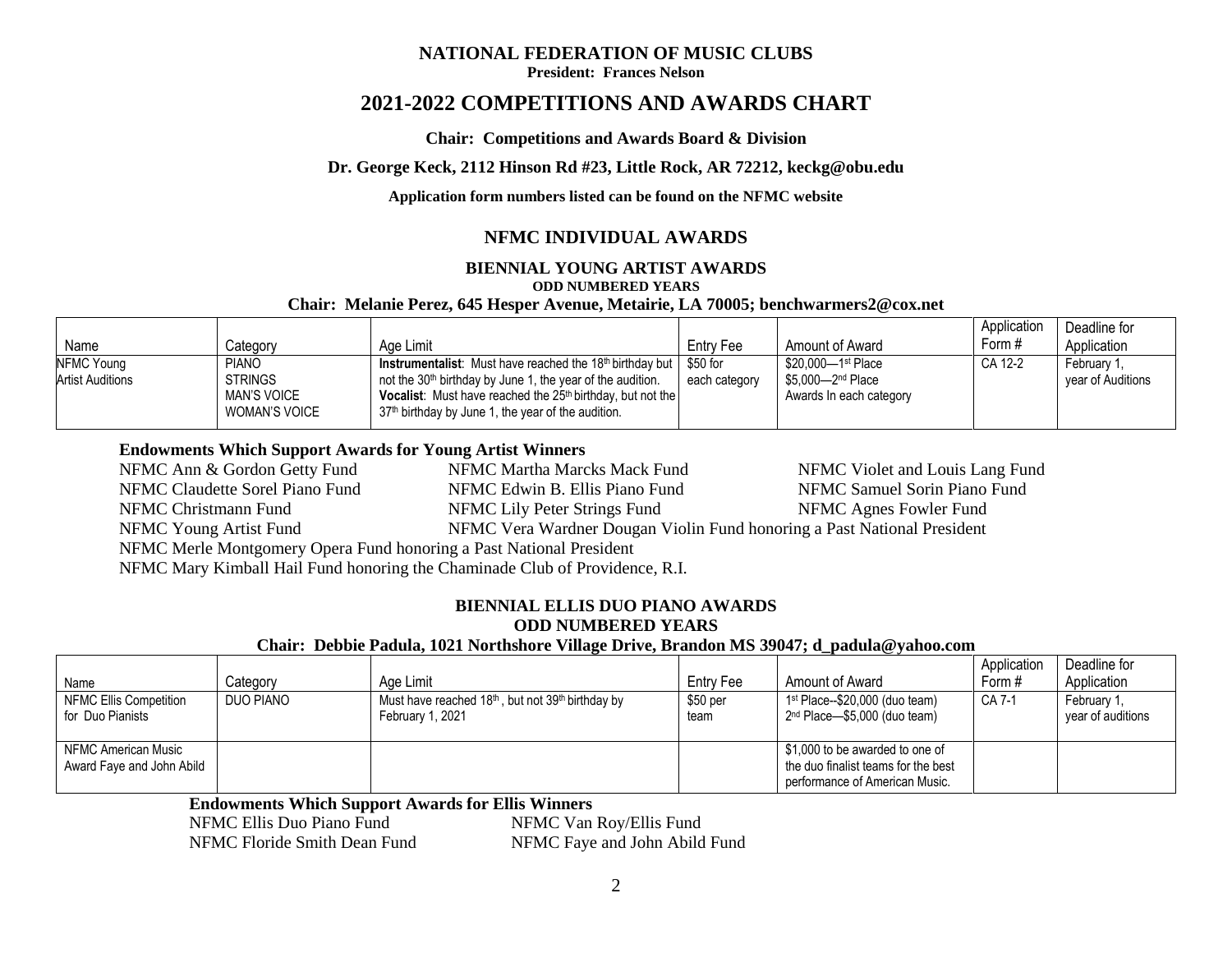# **NFMC ARMED FORCES and VETERANS AWARDS**

|                                       |                                     |           |           |                             | Deadline for   | Application |                     |
|---------------------------------------|-------------------------------------|-----------|-----------|-----------------------------|----------------|-------------|---------------------|
| Name                                  | Category                            | Age Limit | Entry Fee | Amount of Award             | Application    | Form#       | NFMC Chair          |
| NFMC Lucille Parrish Ward Veteran's   | Former students who have served in  | None      | \$20      | \$2,250                     | May 1          | CA 3-1      | Paul Brady          |
| Annual Award honoring a Past          | the armed forces of our country &   |           |           |                             |                |             | 6842 Lochmere Drive |
| <b>National President</b>             | who wish to resume study in pursuit |           |           |                             |                |             | Manassas, VA 20112  |
|                                       | of a career in music                |           |           |                             |                |             | PE9773@gmail.com    |
| NFMC Anne Gannett Biennial Award      | Former students who have served in  | None      | \$20      | \$2,000                     | May 1 in odd-  | CA 2-1      | Paul Brady          |
| for Veterans honoring a Past National | the armed forces of our country &   |           |           |                             | numbered years |             | See above           |
| President                             | who wish to resume study in pursuit |           |           |                             |                |             |                     |
|                                       | of a career in music                |           |           |                             |                |             |                     |
| NFMC American Music Annual U.S.       | COMPOSITION                         | None      | \$10      | \$1,000-1st Place           | May 1          | CA 1-1      | Paul Brady          |
| Armed Forces Awards                   |                                     |           |           | \$500-2 <sup>nd</sup> Place |                |             | See above           |

### **BIENNIAL SENIOR DIVISION AWARDS**

| Name                                                     | Category                                                                                                                     | Age Limit                                                                                                                 | Entry Fee | Amount of<br>Award | Deadline for<br>Application            | Application<br>Form # | NFMC Chair                                                                                        |
|----------------------------------------------------------|------------------------------------------------------------------------------------------------------------------------------|---------------------------------------------------------------------------------------------------------------------------|-----------|--------------------|----------------------------------------|-----------------------|---------------------------------------------------------------------------------------------------|
| NFMC Alpha Corinne Mayfield<br>Scholarship               | OPERATIC VOICE                                                                                                               | Must have reached the<br>20 <sup>th</sup> , but not 36 <sup>th</sup><br>birthday by January 15,<br>the year of auditions. | \$10      | \$1.250            | February 1 in<br>odd numbered<br>years | CA 6-1                | Margaret Ulmer<br>24 La Vista Court<br>Greenville SC 29601<br>abraswe@bellsouth.net               |
| NFMC Glad Robinson Youse Adult<br><b>Composers Award</b> | PIANO or ELECTRONIC<br>KEYBOARD SOLO/DUET, WIND or<br>STRING SOLO, CHAMBER MUSIC<br>VOCAL SOLO, SSA or SATB<br><b>CHORAL</b> | Senior Division                                                                                                           | \$10      | \$750              | January 15 in<br>odd numbered<br>vears | CA 5-2                | Marschnee Strong<br>5400 S Kingshighway Blvd<br>St Louis MO 63109<br>mstrongpianist@gmail.<br>com |

# **ANNUAL SENIOR DIVISION AWARDS**

| Name                                                                      | Category                                                      | Age Limit                                                               | Entry<br>Fee | Amount of Award                                                                                                                                 | Deadline for<br>Application | Application<br>Form # | NFMC Chair                                                                                    |
|---------------------------------------------------------------------------|---------------------------------------------------------------|-------------------------------------------------------------------------|--------------|-------------------------------------------------------------------------------------------------------------------------------------------------|-----------------------------|-----------------------|-----------------------------------------------------------------------------------------------|
| NFMC Emil and Ruth Beyer<br><b>Composition Awards</b>                     | PIANO SOLO, PIANO-VOICE, or<br>CHAMBER MUSIC COMPOSITION      | Must have reached the<br>$20th$ , but not $31st$<br>birthday by March 1 | \$20         | Piano Solo \$2,500<br>Piano-Voice \$2,500<br><b>Chamber Music</b><br>(instrumental only):<br>\$4,000 1st Place<br>\$2,000 2 <sup>nd</sup> Place | March 1                     | CA 4-2                | Dr. Donald M. Hassler<br>1226 Woodhill Dr<br>Kent, OH 44240<br>dhassler@kent.edu              |
| NFMC Dr. Ouida Keck Award honoring<br>a Past National President           | Professional Development for the<br>Independent Piano Teacher | Minimum age<br>requirement of 21                                        | \$10         | \$1,750                                                                                                                                         | May 1                       | CA 13-1               | Laurel Ince<br>723 St. Francis<br>Gonzales TX 78629<br>ljinc@gvtc.com                         |
| NFMC Ruth Morse Wilson Handbell<br>Award                                  | <b>HANDBELLS</b>                                              | None                                                                    | \$10         | \$500                                                                                                                                           | April 1                     | CA 9-2                | Carole Langley<br>1203 Whispering Pines<br>St. Louis MO 63146<br>CaroleLangley2@sbcglobal.net |
| NFMC Vivian Menees Nelson Award<br>for the Disabled and Visually Impaired | <b>INSTRUMENTAL or VOICE</b>                                  | 25 through 34                                                           | \$10         | \$800                                                                                                                                           | February 1                  | CA 10-1               | Ann Stockton<br>1074 Brusko Drive<br>The Villages FL 32163<br>Redtops61@verizon.net           |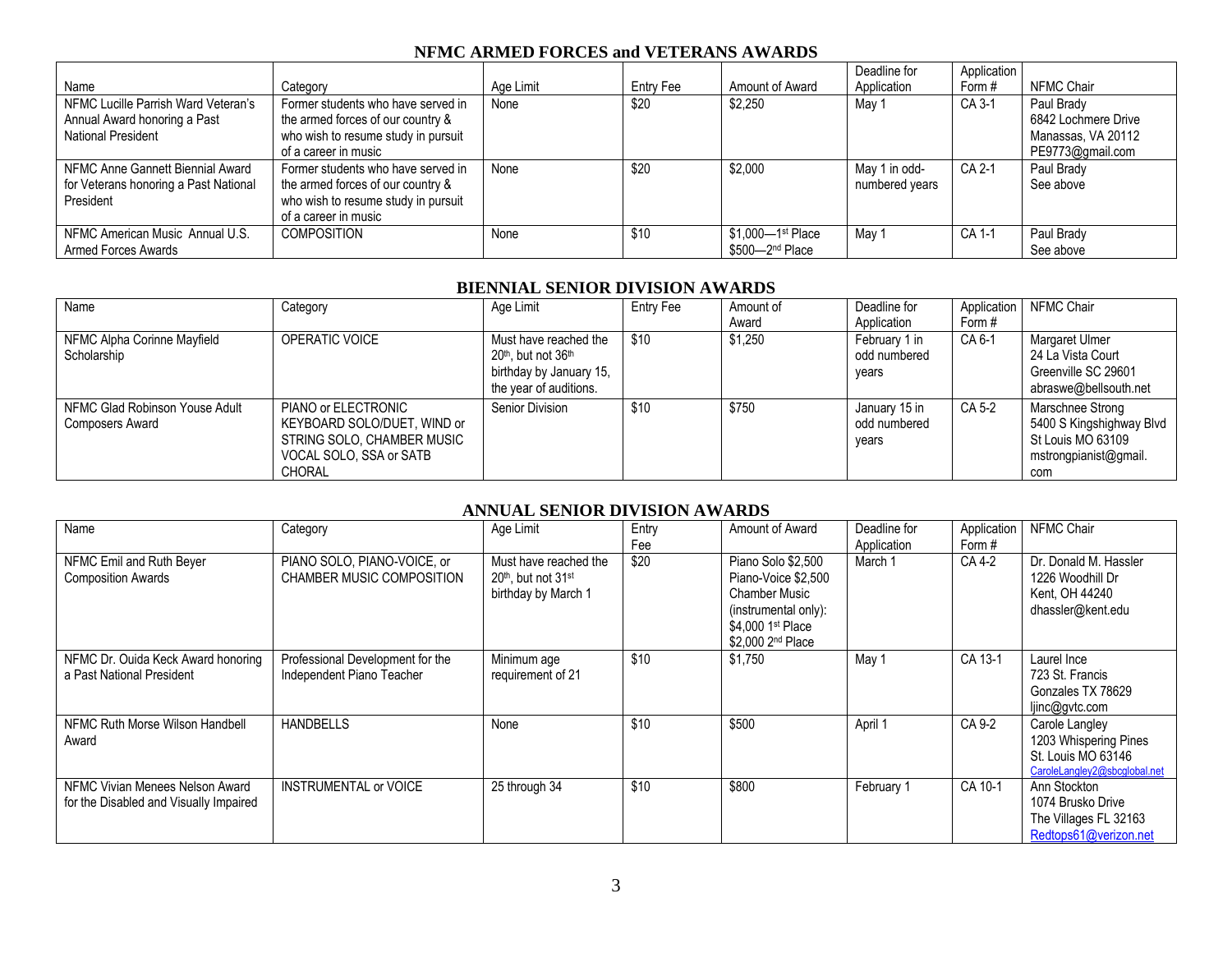## **ANNUAL SENIOR DIVISION AWARDS (continued)**

| Name                                                                                 | Category                                                   | Age Limit                                                                                                                              | Entry<br>Fee | Amount of Award                            | Deadline for<br>Application                      | Application<br>Form # | NFMC Chair                                                                                  |
|--------------------------------------------------------------------------------------|------------------------------------------------------------|----------------------------------------------------------------------------------------------------------------------------------------|--------------|--------------------------------------------|--------------------------------------------------|-----------------------|---------------------------------------------------------------------------------------------|
| NFMC Martha Marcks Mack Sr. Vocal<br>Award                                           | Man's or Woman's Voice                                     | Graduate students<br>pursuing a Doctoral<br>Degree in Vocal<br>Performance                                                             | \$20         | \$5,000                                    | March 1                                          | CA 8-1                | Sara Kellar<br>200 Rocky Point Way<br>Greenville SC 29615<br>sikellar@gmail.com             |
| NFMC Hinda Honigman Awards for the<br>Blind Honoring a Past National<br>President    | <b>INSTRUMENTALIST or VOCALIST</b>                         | 18 and above                                                                                                                           | \$10         | 1st Place - \$1,500<br>$2nd$ Place - \$500 | February 1                                       | CA 15-1               | Elaine Knight<br>1336 Birdsong Place<br>The Villages FL 32163<br>eknight@utm.edu            |
| NFMC Virginia Allison Collaborative<br>Award Honoring a Past National<br>President   | <b>VOCAL</b><br>ACCOMPANYING:<br>INSTRUMENTAL ACCOMPANYING | Must have reached the<br>20 <sup>th</sup> but not the 31 <sup>st</sup><br>birthday by application<br>deadline the year of<br>auditions | \$10         | \$1,500                                    | March 1                                          | CA 14-1               | Kay Hawthorne<br>1751 Steele Blvd<br>Baton Rouge, LA 70808<br>bkhaw@cox.net                 |
| NFMC Thelma A. Robinson Award in<br>Conducting honoring a Past National<br>President | Conducting: Choral, Orchestral, or<br>Winds                | Must be a Graduate<br>Student attending The<br>University of Cincinnati<br>College - Conservatory<br>of Music                          | None         | \$1,000                                    | Chosen by<br>University                          |                       | Kevin Holzman,<br><b>Division Head</b><br>Cincinnati Conservatory<br>of Music               |
| NFMC Music Outreach                                                                  | Individual with most hours                                 | Senior Division                                                                                                                        |              | \$150                                      | April 1 to state<br>(May 1 to<br>national chair) | AR 10-2               | Lisa Skaggs Thomas<br>6300Walkers Kroft Way<br>Alexandria VA 22315<br>Lmsthomas89@gmail.com |

## **BIENNIAL STUDENT/COLLEGIATE AWARDS**

| Name                                                               | Category                                                                              | Age Limit                                                                                                                         | Entry Fee                   | Amount of Award | Deadline for<br>Application      | Application<br>Form # | NFMC Chair                                                                           |
|--------------------------------------------------------------------|---------------------------------------------------------------------------------------|-----------------------------------------------------------------------------------------------------------------------------------|-----------------------------|-----------------|----------------------------------|-----------------------|--------------------------------------------------------------------------------------|
| NFMC Elizabeth Grieger Wiegand<br>Sacred Music of the Faiths Award | CHORAL CONDUCTING, PIANO,<br>ORGAN, or VOICE for students<br>majoring in CHURCH MUSIC | 19 through 25<br>(Applicants must have<br>reached 19 <sup>th</sup> but not the<br>$26th$ birthday by the<br>application deadline) | \$10                        | \$600           | March 1 odd<br>numbered years    | ST 10-1               | Dr. Paula Savaglio<br>1303 Ottawa Dr<br>Royal Oak, MI 48073<br>pccsavaglio@gmail.com |
| NFMC Lynn Freeman Olson<br><b>Composition Awards</b>               | <b>KEYBOARD COMPOSITION</b>                                                           | Advanced: High School<br>Graduate through age 25.<br>High School: Grades<br>$10 - 11 - 12$                                        | Paid by<br>private<br>donor | \$1,500         | March 1 odd<br>numbered years    | JR 8-2                | James Schnars<br>331 Cleveland St. #804<br>Clearwater, FL 33755<br>727-400-4305      |
| NFMC Lynn Freeman Olson Award in<br>Piano Pedagogy                 | <b>PIANO</b>                                                                          | All ages who have<br>Undergraduate degree in<br>Piano                                                                             | \$20                        | \$5,000         | February 1 odd<br>numbered years | $ST 8-1$              | James Schnars<br>(see above)                                                         |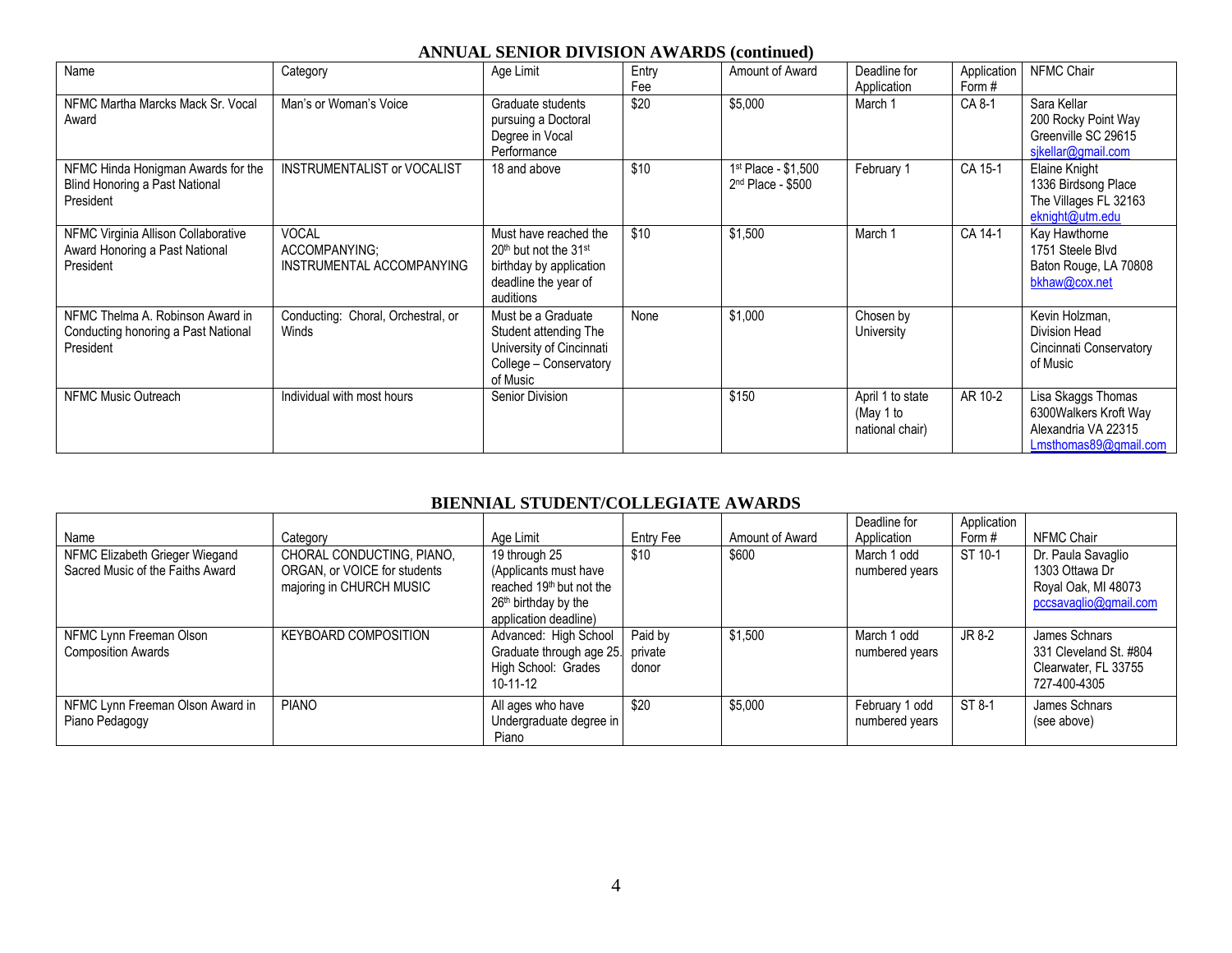#### **BIENNIAL STUDENT/COLLEGIATE AUDITIONS AWARDS ODD NUMBERED YEARS Chair: Dr. Liana Valente, 2121 Jamieson Ave, Unit 709, Alexandria VA 22314; liana@omegatower.com**

Student age: 19 through 25

Members of the Student/Collegiate Division should also carefully check the NFMC Summer Music Center Awards, as various age levels are included in Summer Music Center opportunities.

|                         |                                |                                |           |                                           | Application | Deadline for             |
|-------------------------|--------------------------------|--------------------------------|-----------|-------------------------------------------|-------------|--------------------------|
| Name                    | Category                       | Age Limit                      | Entry Fee | Amount of Award                           | Form #      | Application              |
| NFMC Student/Collegiate | Piano, Organ, Man's Voice,     | 19 through 25                  | $$30$ for | \$3,000 for the winner in each category.  | ST 1-1      | February 15, the year of |
| Awards                  | Woman's Voice, Violin, Viola,  | (Applicants must have          | each      | Performance at Biennial Convention when   |             | Auditions                |
|                         | Cello, Double Bass, Woodwinds, | reached their 19 <sup>th</sup> | category  | feasible.                                 |             |                          |
|                         | <b>Brass and Percussion</b>    | birthday but not the 26th      |           | \$500 2 <sup>nd</sup> Place Award in each |             |                          |
|                         |                                | birthday by the                |           | Category                                  |             |                          |
|                         |                                | application date)              |           |                                           |             |                          |

#### **Endowments Which Support Awards for Student/Collegiate Auditions Winners**

|                                                                                         | NFMC Agnes Fowler Fund                                                               | NFMC Mary V. Thiesen Fund                | NFMC Annie Lou Ellis Piano Fund                               |  |  |
|-----------------------------------------------------------------------------------------|--------------------------------------------------------------------------------------|------------------------------------------|---------------------------------------------------------------|--|--|
|                                                                                         | NFMC Irene S. Muir Vocal Fund                                                        | NFMC Josef Kaspar Violin Fund            | NFMC Louise Oberne Strings Fund                               |  |  |
|                                                                                         | NFMC Josephine Trott Strings Fund                                                    | NFMC Thor Johnson Strings Fund           | NFMC Louise L. Henderson Violoncello Fund                     |  |  |
|                                                                                         | NFMC Martha Marcks Mack Fund                                                         | NFMC Janice Clarkson Cleworth Piano Fund | NFMC Hazel Heffner Becchina Vocal Fund                        |  |  |
| NFMC Virginia Peace Mackey-Althouse Vocal Fund<br>NFMC Lucille Heimrich Fund Percussion |                                                                                      |                                          |                                                               |  |  |
|                                                                                         | NFMC Lawrence Foster Memorial Fund in Violoncello                                    |                                          | NFMC Violet Lang Fund in Violin honoring Dr. Barbara M. Irish |  |  |
|                                                                                         | NFMC Marie Morrisey Keith Fund in Winds and Brass honoring a Past National President |                                          |                                                               |  |  |
|                                                                                         | MEMO Deles Cinemana Variabet Opean Freed Languine a Daot National Ducationt          |                                          |                                                               |  |  |

NFMC Ruby Simmons Vought Organ Fund honoring a Past National President

### **ANNUAL STUDENT/COLLEGIATE COMPOSITION AWARDS**

#### **Chair: Jim McCutcheon, 8530 Cherrycreek Dr, Dayton, OH 45458; jim@mccutcheonmusic.com**

Students may enter one manuscript with a \$10.00 entry fee by March 1. Judges will adjudicate all compositions and determine winners of the awards listed below.

| Name                                          | Category                                                                                                                                                                                                                                                                                                                     | Age Limit                                                                                                                                                                                                                   | Entry Fee | Application<br>Form # | Deadline for<br>Application |
|-----------------------------------------------|------------------------------------------------------------------------------------------------------------------------------------------------------------------------------------------------------------------------------------------------------------------------------------------------------------------------------|-----------------------------------------------------------------------------------------------------------------------------------------------------------------------------------------------------------------------------|-----------|-----------------------|-----------------------------|
| NFMC Student/Collegiate Composition<br>Awards | COMPOSITION: Class I: Sonata or Comparable Work for solo<br>wind or string Instrument with piano, or for any combination of 3 to<br>5 Instruments, of which the piano may be one.<br>Class II: Choral Work<br>Class III: Piano Solo<br>Class IV: Vocal Solo with Piano, Organ, or Orchestral<br>accompaniment. English text. | 19 through 25 (Applicants much have<br>reached the 19 <sup>th</sup> but not the 26 <sup>th</sup> birthday<br>by the application deadline)<br>Must be a junior, senior, or graduate<br>student in college, majoring in music | \$10      | ST 4-1                | March 1                     |

Awards are not to be applied for separately.

| Name of the Award                                    | <b>Amount of the Award</b>                                |
|------------------------------------------------------|-----------------------------------------------------------|
| NFMC Marion Richter American Music Composition Award | \$1.250                                                   |
| NFMC Beyer Young Composers Awards                    | \$1.500 and \$1.000                                       |
| NFMC Nadwornev/Valentin Award for Vocal Solo         | \$1.000                                                   |
| NFMC Hatz Special Recognition Award                  | 1 - \$275 award in memory of Nancy B. and Russell C. Hatz |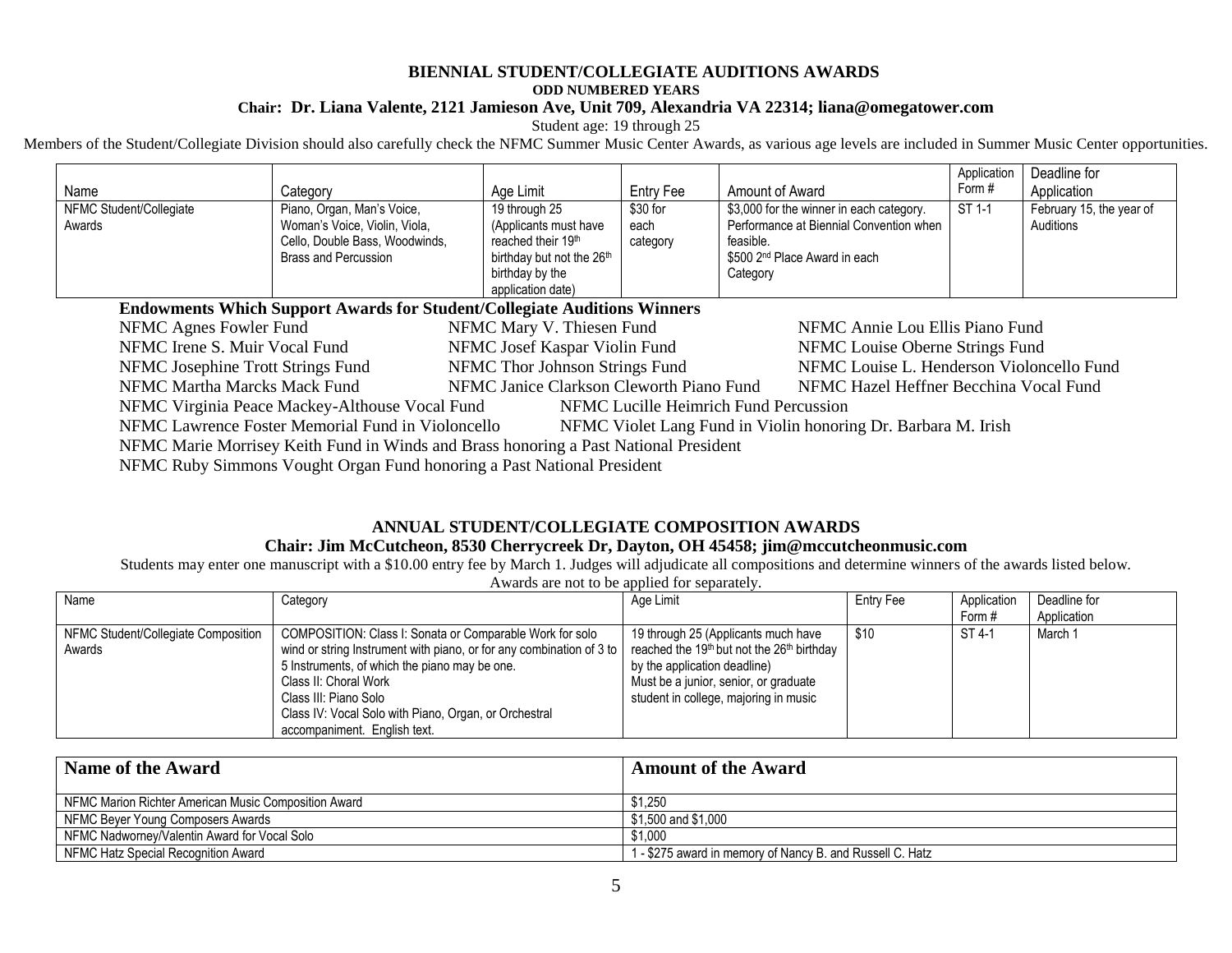# **ANNUAL STUDENT/COLLEGIATE AWARDS**

|                                                                                                     |                            |                                                                                                                                                                                                                     |           |                                                                                       | Deadline for                | Application |                                                                                                    |
|-----------------------------------------------------------------------------------------------------|----------------------------|---------------------------------------------------------------------------------------------------------------------------------------------------------------------------------------------------------------------|-----------|---------------------------------------------------------------------------------------|-----------------------------|-------------|----------------------------------------------------------------------------------------------------|
| Name                                                                                                | Category                   | Age Limit                                                                                                                                                                                                           | Entry Fee | Amount of Award                                                                       | Application                 | Form#       | NFMC Chair                                                                                         |
| NFMC Gretchen E. Van Roy Music<br><b>Education Scholarships</b>                                     | <b>MUSIC EDUCATION</b>     | A college junior majoring<br>in Music Education at a<br>college or university<br>offering a degree in<br>music education                                                                                            | \$10      | $$1,500 - 1$ <sup>st</sup> Place<br>$$500 - 2nd Place$                                | April 1                     | ST 9-1      | Gloria Grilk<br>14 Laurence Kirk Pl<br>Bella Vista AR 72715<br>ggrilk@att.net                      |
| NFMC Myrtle Mehan/Hazel Morgan<br>Music Education Scholarship                                       | <b>MUSIC EDUCATION</b>     | A college sophomore<br>majoring in Music<br>Education at a college or<br>university offering a<br>degree in music<br>education                                                                                      | \$10      | \$800                                                                                 | March 1                     | ST 6-1      | Karl Morris<br>200 Country Club Dr SE<br>Warren, OH 44484<br>Jkmorris2@gmail.com                   |
| <b>NFMC Dorothy Dann Bullock Music</b><br>Therapy Scholarship Honoring a Past<br>National President | <b>MUSIC THERAPY</b>       | Offered to Music Therapy<br>Majors (college<br>sophomores, juniors,<br>seniors) in Accredited<br>schools offering Music<br>Therapy degrees<br>approved by the National<br>Association of<br><b>Music Therapists</b> | \$10      | \$1,500 for further<br>Study (paid to<br>approved school<br>of recipient's<br>choice) | March 1                     | ST 11-1     | Melba Maechtlen<br>2017 E Chestnut St.<br>Arkansas City KS 67005<br>rmaechtlen@cox.net             |
| NFMC Carey Wilson Music Therapy<br>Scholarship                                                      | MUSIC THERAPY              | College juniors, seniors,<br>graduate students or<br>graduates in internship in<br>music therapy at schools<br>offering degrees<br>approved by National<br>Association of Music<br>Therapists                       | \$10      | \$750 for further<br>study (paid to<br>approved school of<br>recipient's choice).     | March 1                     | ST 11-1     | Melba Maechtlen<br>See above                                                                       |
| NFMC Ruth B. Robertson Music<br>Therapy Scholarship Honoring a Past<br>National President           | <b>MUSIC THERAPY</b>       | College juniors or seniors<br>majoring in<br>Music Therapy at schools<br>offering degrees<br>approved by the National<br><b>Association of Music</b><br>Therapists.                                                 | \$10      | \$650 for further<br>study (paid to<br>approved school<br>of recipient's choice).     | Chosen by the<br>university | ST 11-1     | Melba Maechtlen<br>See above                                                                       |
| NFMC Herman and Mary Neumann<br>Scholarship                                                         | VOICE or<br><b>STRINGS</b> | Must be a Sophomore<br>attending Miami<br>University                                                                                                                                                                | None      | \$1,000 for further<br>study at Miami Univ.<br>Oxford, Ohio                           | Chosen by the<br>university |             | Dr. Gary Speck<br>UM Department of Music<br>Oxford, OH 45056<br>speckga@miamioh.edu                |
| NFMC Oscar Valentin Award                                                                           | <b>VIOLIN</b>              | Must have reached the<br>19th but not the 26th<br>birthday by application<br>deadline                                                                                                                               | \$10      | \$1,500                                                                               | March 1                     | ST 12-1     | <b>Bobbie Satterwhite</b><br>741 Robinson Farms Dr<br>Marietta GA 30068<br>blsatterwhite@yahoo.com |
| NFMC Ernest A. Bluhm Flute Award                                                                    | <b>FLUTE</b>               | Applicants must have<br>reached the 19th but not<br>the 26 <sup>th</sup> birthday by the<br>application deadline                                                                                                    | \$10      | \$800                                                                                 | March 1                     | ST 14-1     | Lisa Cremer<br>10134 Muirfield Tr<br>Indianapolis IN. 46037<br>lisapcremer@gmail.com               |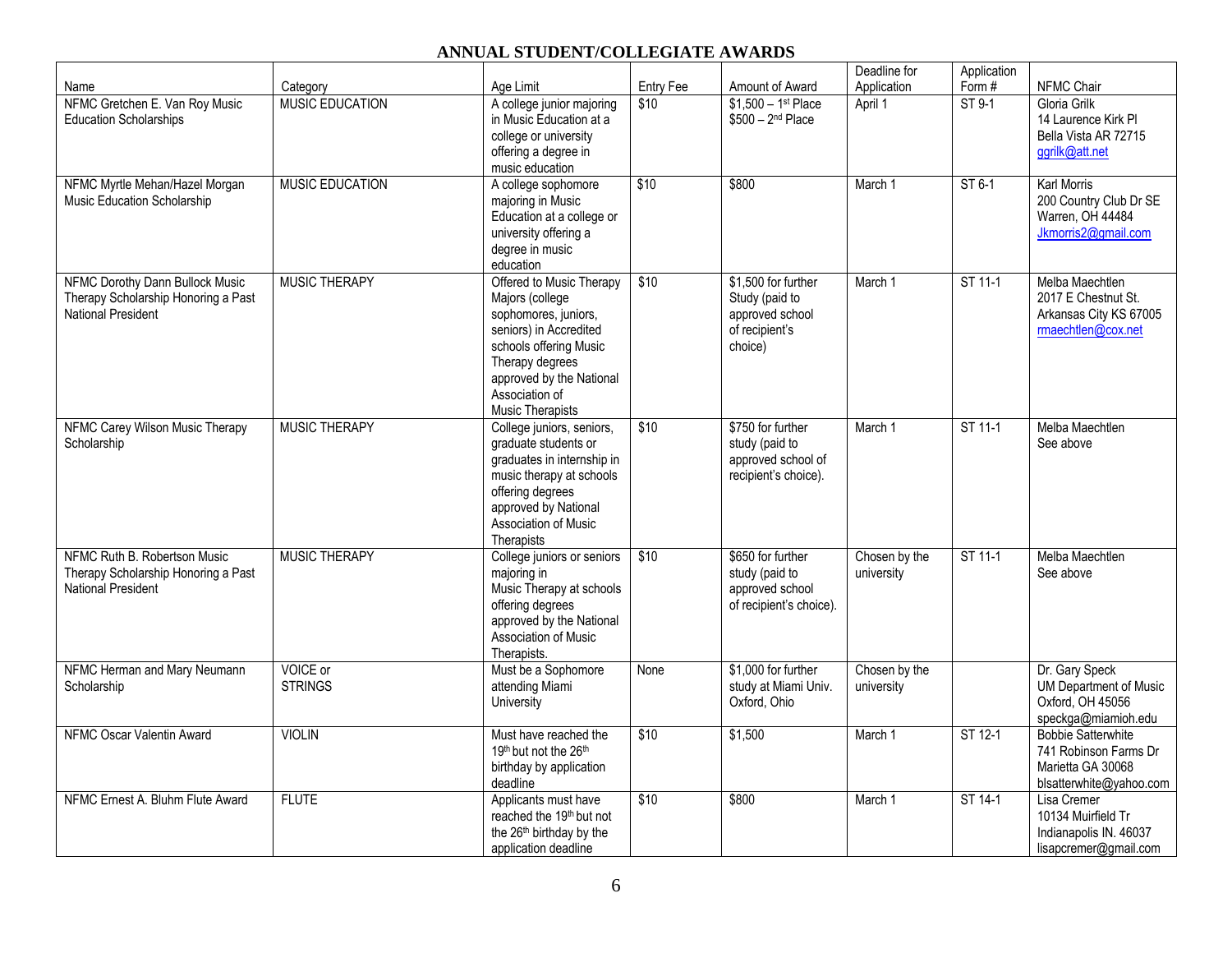| Name                                                                            | Category     | Age Limit                                                                                                                    | Entry Fee | Amount of Award                                  | Deadline for<br>Application | Application<br>Form # | <b>NFMC Chair</b>                                                                                                                  |
|---------------------------------------------------------------------------------|--------------|------------------------------------------------------------------------------------------------------------------------------|-----------|--------------------------------------------------|-----------------------------|-----------------------|------------------------------------------------------------------------------------------------------------------------------------|
| NFMC Elizabeth Paris Award in French<br>Horn honoring a Past National President | French horn  | Applicants must have<br>reached the 19th<br>but not the 26 <sup>th</sup> birthday<br>by the application<br>deadline          | \$10      | \$2,000                                          | April 1                     | ST 15-1               | Cecil Fox<br>PO Box 534<br>Canton, MS 39046<br>ccolefox@aol.com                                                                    |
| NFMC Carolyn Nelson Double Reed<br>Awards Honoring a Past National<br>President | Double Reeds | Applicants must have<br>reached the 19 <sup>th</sup> but not<br>the 26 <sup>th</sup> birthday by the<br>application deadline | \$10      | \$1,250 1st Place<br>\$750 2 <sup>nd</sup> Place | April 1                     | ST 16-1               | Tim Baumann<br>C/O Int'l Music Camp<br>111 11 <sup>th</sup> Ave SW, Ste 3<br>Minot, ND 58701<br>tim@internationalmusic<br>camp.com |
| NFMC Classical Guitar Award                                                     | Guitar       | Applicants must have<br>reached the 19 <sup>th</sup> but not<br>the 26 <sup>th</sup> birthday by the<br>application deadline | \$10      | \$2,000 1st Place                                | March 1                     | ST 17-1               | Connor Barney<br>6699 Eldorado Dr<br>Liberty Twp, OH 45044<br>Cbarney16@gmail.com                                                  |

#### **ANNUAL STUDENT/COLLEGIATE AWARDS (continued)**

#### **BIENNIAL JUNIOR AWARDS**

| Junior age: Must not have reached the 19 <sup>th</sup> birthday by March 1.      |                    |                                                                                                                  |                             |                                                                       |                                      |             |                                                                                          |
|----------------------------------------------------------------------------------|--------------------|------------------------------------------------------------------------------------------------------------------|-----------------------------|-----------------------------------------------------------------------|--------------------------------------|-------------|------------------------------------------------------------------------------------------|
|                                                                                  |                    |                                                                                                                  | Entry                       |                                                                       | Deadline for                         | Application |                                                                                          |
| Name                                                                             | Category           | Age Limit                                                                                                        | Fee                         | Amount of Award                                                       | Application                          | Form #      | <b>NFMC Chair</b>                                                                        |
| NFMC Claire Ulrich Whitehurst<br>(Flanagan) Piano Awards                         | PIANO SOLO         | High School:<br>Grades 10-11-12<br>Must not have reached<br>18 <sup>th</sup> birthday by<br>application deadline | \$10                        | \$500 1st Place<br>(for further study)<br>\$250 2 <sup>nd</sup> Place | March 1, even<br>Numbered<br>years   | JR 14-2     | Marcia Chaplin<br>1807 Batten Hollow Road<br>Vienna VA 22182<br>Marciachaplin2@gmail.com |
| NFMC Lynn Freeman Olson<br><b>Composition Awards</b>                             | <b>COMPOSITION</b> | Intermediate:<br>Grades 7-8-9<br>High School:<br>Grades 10-11-12                                                 | Paid by<br>private<br>donor | \$500 (Intermediate)<br>\$1,000 (High School)                         | March 1, odd<br>numbered<br>years    | JR 8-2      | James Schnars<br>331 Cleveland St. #804<br>Clearwater, FL 33755<br>727-400-4305          |
| NFMC Thelma A. Robinson Award in<br>Ballet honoring a Past National<br>President | <b>BALLET</b>      | $12 - 14$                                                                                                        | \$20Vienna VA 22 \$2,500    |                                                                       | February 1,<br>odd numbered<br>years | JR 10-2     | TBD                                                                                      |

# **ANNUAL JUNIOR AWARDS**

Members of the Junior Division should also check NFMC Summer Scholarships, as various age levels are included in Summer Music Center opportunities.

| <b>Name</b>                                                       | Category                                | Age Limit              | Entrv Fee   | Amount of Award | Deadline for | Application | NFMC Chair                                          |
|-------------------------------------------------------------------|-----------------------------------------|------------------------|-------------|-----------------|--------------|-------------|-----------------------------------------------------|
|                                                                   |                                         |                        |             |                 | Application  | Form #      |                                                     |
| NFMC Herman and Mary Neumann<br>Award to Interlochen Arts Academy | PIANO, VOICE, ORCHESTRAL<br>INSTRUMENTS | Must be in High School | <b>NONE</b> | \$1.000         | February 1   |             | Interlochen Arts<br>Academy<br>Interlochen MI 49643 |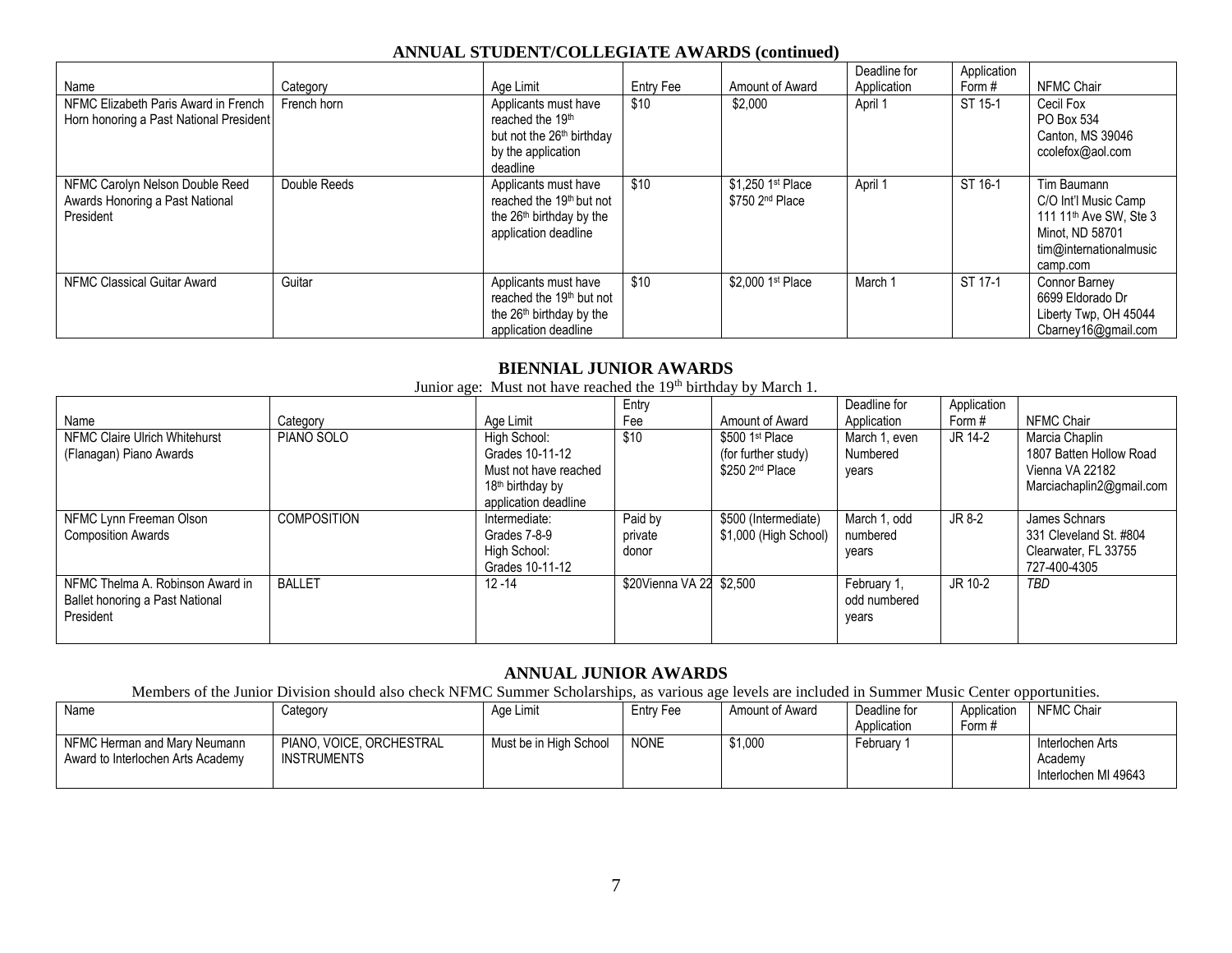# **ANNUAL JUNIOR AWARDS (continued)**

| Name                                                                                                                          | Category                         | Age Limit                                                                                                                  | Entry Fee | Amount of Award                                                                                                                                                                                                                                                                | Deadline for<br>Application | Application<br>Form# | NFMC Chair                                                                                                   |
|-------------------------------------------------------------------------------------------------------------------------------|----------------------------------|----------------------------------------------------------------------------------------------------------------------------|-----------|--------------------------------------------------------------------------------------------------------------------------------------------------------------------------------------------------------------------------------------------------------------------------------|-----------------------------|----------------------|--------------------------------------------------------------------------------------------------------------|
| NFMC Martha Marcks Mack Junior<br>Vocal Award                                                                                 | Vocal                            | High School Grades:<br>$10 - 11 - 12$<br>Must not have reached<br>the 19 <sup>th</sup> birthday by<br>application deadline | \$10      | \$1,500 - 1st Place<br>\$1,000 - 2 <sup>nd</sup> Place<br>$$500 - 3rd$ Place                                                                                                                                                                                                   | March 1                     | $JR 21-2$            | Kristin Ivers<br>1419 Keller Ave<br>Williamsport, PA 17701<br>Kivers210@gmail.com                            |
| NFMC Lana M. Bailey Piano Concerto<br>Awards Honoring a Past National<br>President                                            | Piano Concerto                   | High School Senior who<br>has not reached the<br>19th birthday by May 1                                                    | \$10      | $$1,000 - 1$ st Place<br>$$500 - 2nd Place$                                                                                                                                                                                                                                    | $\overline{May} 1$          | JR 20-2              | <b>Delores Blaser</b><br>4404 Heritage Drive,<br>Lawrence, KS 66047<br>dblaser@sunflower.com                 |
| NFMC Joyce Walsh Junior Disability<br>Awards                                                                                  | <b>INSTRUMENTAL</b><br>and VOCAL | Must have reached the<br>12 <sup>th</sup> but not the 19 <sup>th</sup><br>birthday by application<br>deadline              | \$10      | \$2000-1st Place<br>\$1,500-2nd Place<br>1 - \$1,000 award in<br>each of the five<br>regions.                                                                                                                                                                                  | March 1                     | JR 16-2              | <b>TBD</b>                                                                                                   |
| NFMC Stillman Kelley National<br><b>Instrumental Awards</b>                                                                   | <b>INSTRUMENTAL</b>              | Must not have reached<br>the 19th birthday by<br>March 1                                                                   | \$10      | $$1,500 - 1$ <sup>st</sup> Place<br>(for further study)<br>$$750 - 2nd Place$<br>$$500 - 3rd$ Place<br>5 regional awards @<br>$$250$ each                                                                                                                                      | March 1                     | JR 13-2              | Linda Maurhoff<br>203 Downieville Road<br>Valencia PA 16059<br>lindamaurhoff@consolida<br>ted.net            |
| NFMC Thelma Byrum Piano Award in<br>Stillman Kelley Auditions.<br>(Kelley & Byrum awards cannot be<br>applied for separately) | <b>PIANO</b>                     |                                                                                                                            |           | \$500 for further study                                                                                                                                                                                                                                                        |                             |                      |                                                                                                              |
| NFMC Benzinger/Valentin Junior<br>Music for the Blind Performance<br>Awards                                                   | <b>INSTRUMENTAL</b><br>and VOCAL | Must have reached the<br>10 <sup>th</sup> birthday but not the<br>19th birthday by<br>application deadline                 | \$10      | $$1,000-1$ <sup>st</sup> Place<br>$$500 - 2nd Place$<br>1 - \$250 award in<br>each of the five<br>NFMC Regions                                                                                                                                                                 | March 1                     | JR 18-2              | Lee Ann Cummings<br>619Highland Colony Park-<br>Way Apt. 234<br>Ridgeland MS 39157<br>cummings-lee28@att.net |
| <b>NFMC Dance Awards</b><br>(Jazz, Lyrical or Tap)                                                                            | <b>BALLET and THEATER DANCE</b>  | Must have reached the<br>11 <sup>th</sup> but not the 19 <sup>th</sup><br>birthday by application<br>deadline              | \$10      | Age 11-14:<br><b>Ballet and/or Theater</b><br>Dance (Jazz, Lyrical<br>or Tap)<br>$$200 - 1$ <sup>st</sup> Place<br>$$100 - 2nd Place$<br>Age 15-18:<br><b>Ballet and/or Theater</b><br>Dance (Jazz, Lyrical<br>or Tap)<br>$$400 - 1$ <sup>st</sup> Place<br>$$200 - 2nd Place$ | May 1                       | JR 17-2              | <b>TBD</b>                                                                                                   |
| NFMC Mary Alice Cox Awards                                                                                                    | CELLO OR<br><b>DOUBLE BASS</b>   | Must not have reached<br>the 19th birthday as of<br>application deadline                                                   | \$20      | \$2,000 - 1st Place<br>$$1,500 - 2nd$ Place<br>\$1,000 - 3rd Place                                                                                                                                                                                                             | March 1                     | $JR 9-2$             | <b>Matt Miller</b><br>13819 W. National Ave<br>New Berlin, WI 53151<br>mattmillerbass@aol.com                |

**ANNUAL JUNIOR AWARDS (continued)**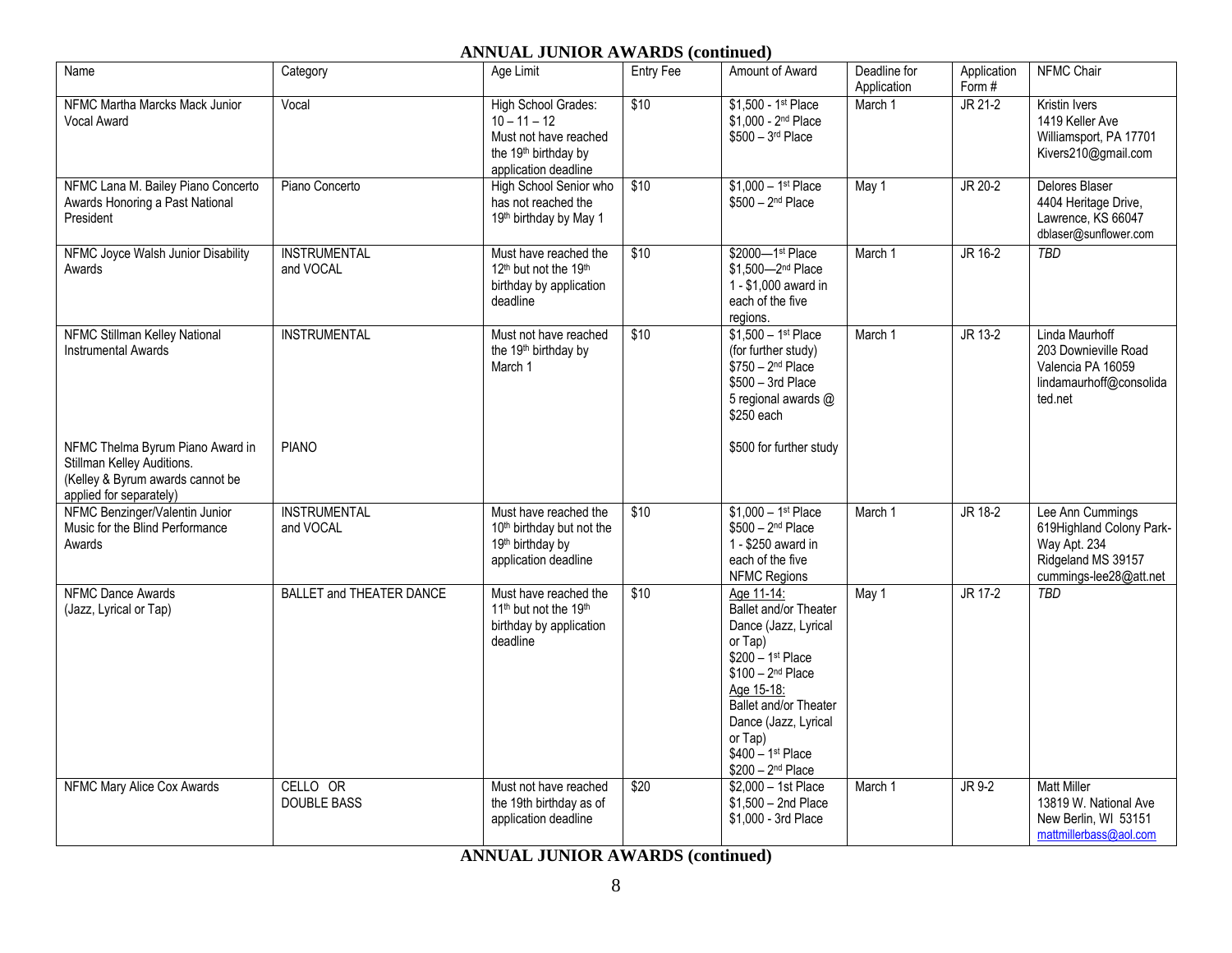| Name                                                                                                 | Category                    | Age Limit                                                                                                     | Entry Fee                        | Amount of Award                                                                                                 | Deadline for<br>Application          | Application<br>Form # | <b>NFMC Chair</b>                                                                                            |
|------------------------------------------------------------------------------------------------------|-----------------------------|---------------------------------------------------------------------------------------------------------------|----------------------------------|-----------------------------------------------------------------------------------------------------------------|--------------------------------------|-----------------------|--------------------------------------------------------------------------------------------------------------|
| NFMC Agnes Fowler Junior Blind<br><b>Composition Award</b>                                           | <b>COMPOSITION</b>          | Must have reached the<br>10th but not the 19th<br>birthday by application<br>deadline                         | $$10~\mathrm{per}$<br>manuscript | \$1,000                                                                                                         | March 1                              | JR 15-2               | Lee Ann Cummings<br>619Highland Colony Park-<br>Way Apt. 234<br>Ridgeland MS 39157<br>cummings-lee28@att.net |
| NFMC Angie Greer Music in Poetry<br>Awards                                                           | <b>POETRY</b>               | Must not have reached<br>the 19 <sup>th</sup> birthday by<br>February 15                                      | \$5                              | Five \$100 awards                                                                                               | February 1                           | JR 12-1               | TBD                                                                                                          |
| NFMC National Music Week Essay<br>Contest<br><b>Recognition Awards</b>                               | <b>ESSAY</b>                | Must be in grades 7<br>through 12                                                                             | <b>NONE</b>                      | \$75 in each of the 50<br>states                                                                                | January 10<br>(to regional<br>chair) | AR 13-1               | Ellen Leapaldt<br>10612 24 <sup>th</sup> St E<br>Edgewood, WA 98372<br>museiff@msn.com                       |
| NFMC Wendell Irish<br>Viola Awards                                                                   | <b>VIOLA</b>                | Must have reached the<br>12 <sup>th</sup> but not the 19 <sup>th</sup><br>birthday by application<br>deadline | \$10                             | $$1,750 - 1$ <sup>st</sup> Place<br>$$1,000 - 2nd Place$<br>1 - \$300 Award in<br>each of the 5 NFMC<br>Regions | March 1                              | JR 11-2               | Dr. George Keck<br>2112 Hinson Rd. #23<br>Little Rock, AR 72212<br>keckg@obu.edu                             |
| Marilyn Caldwell Piano<br>Awards                                                                     | PIANO SOLO                  | <b>High School Grades</b><br>$10 - 11 - 12$                                                                   | \$10                             | $$1,000 - 1$ <sup>st</sup> Place<br>$$500 - 2nd$ Place                                                          | March 1                              | JR 19-2               | Linda Lind<br>4420 Miller Pkwy<br>Manhatten KS 66503<br>lindalindva@gmail.com                                |
| NFMC Michael R. Edwards Graduating<br>Senior Performance Award honoring a<br>Past National President | Scholarship for Music Major | Graduating HS Senior<br>year of the award                                                                     | \$20                             | \$4,000                                                                                                         | May 1                                | JR 22-1               | Michael R. Edwards<br>3900 Galt Ocean Dr #317<br>Fort Lauderdale FL 33308<br>micedwards@aol.com              |

# **JUNIOR COMPOSERS**

| Chair: Joanie Pegram, 101 Thompson Road, Taylors SC 29687; jpegram@bobjonesacademy.net |             |                                                               |                                                                                                                                                                                                                                                                  |                      |                                                                      |  |  |  |  |
|----------------------------------------------------------------------------------------|-------------|---------------------------------------------------------------|------------------------------------------------------------------------------------------------------------------------------------------------------------------------------------------------------------------------------------------------------------------|----------------------|----------------------------------------------------------------------|--|--|--|--|
| Name                                                                                   | Age Limit   | Entry Fee                                                     | Amount of Award                                                                                                                                                                                                                                                  | Application<br>Form# | Deadline for Application                                             |  |  |  |  |
| Class I                                                                                | 9 and under | \$5 per entry plus<br>state entry fee                         | \$150-1 <sup>st</sup> Place, \$125-2 <sup>nd</sup> Place, and 2 incentive awards at<br>\$100 each                                                                                                                                                                | JR 7-2               | February 1 to<br>National Chair; contact<br>chair for state deadline |  |  |  |  |
| Class II                                                                               | $10 - 12$   | \$5 per entry plus<br>state entry fee                         | \$175-1 <sup>st</sup> Place, \$125-2 <sup>nd</sup> Place, and 2 incentive awards at<br>\$100 each                                                                                                                                                                | JR 7-2               | See Above                                                            |  |  |  |  |
| Class III                                                                              | $13 - 15$   | \$5 per entry plus<br>state entry fee                         | \$225-1 <sup>st</sup> Place, \$175-2 <sup>nd</sup> Place, and \$150-3 <sup>rd</sup> -Place John and<br>Margaret Pierson award; 3 Incentive Awards \$125 each                                                                                                     | JR 7-2               | See Above                                                            |  |  |  |  |
| Class IV                                                                               | $16-18$     | \$5 per entry plus<br>state entry fee                         | \$300-1st Place, \$200-2nd Place, \$150-3rd Place Olga Klein<br>Nelson Award, and 4 Incentive Awards of \$150.<br>\$250-Outstanding string composition.<br>\$150-Outstanding piano composition, Laura K. Wilson<br>Memorial Award honoring Dorothy Dann Bullock. | JR 7-2               | See Above                                                            |  |  |  |  |
| NFMC Oscar Valentin Regional<br>Awards                                                 |             | Included in fee above;<br>Not to be applied for<br>separately | Class I: 2 at \$100 in the five Regions<br>Class II: 2 at \$100 in the five Regions<br>Class III: 3 awards at \$100 in the five Regions<br>Class IV: 3 awards at \$100 in the five Regions                                                                       |                      |                                                                      |  |  |  |  |

**NFMC SUMMER MUSIC CENTER AWARDS**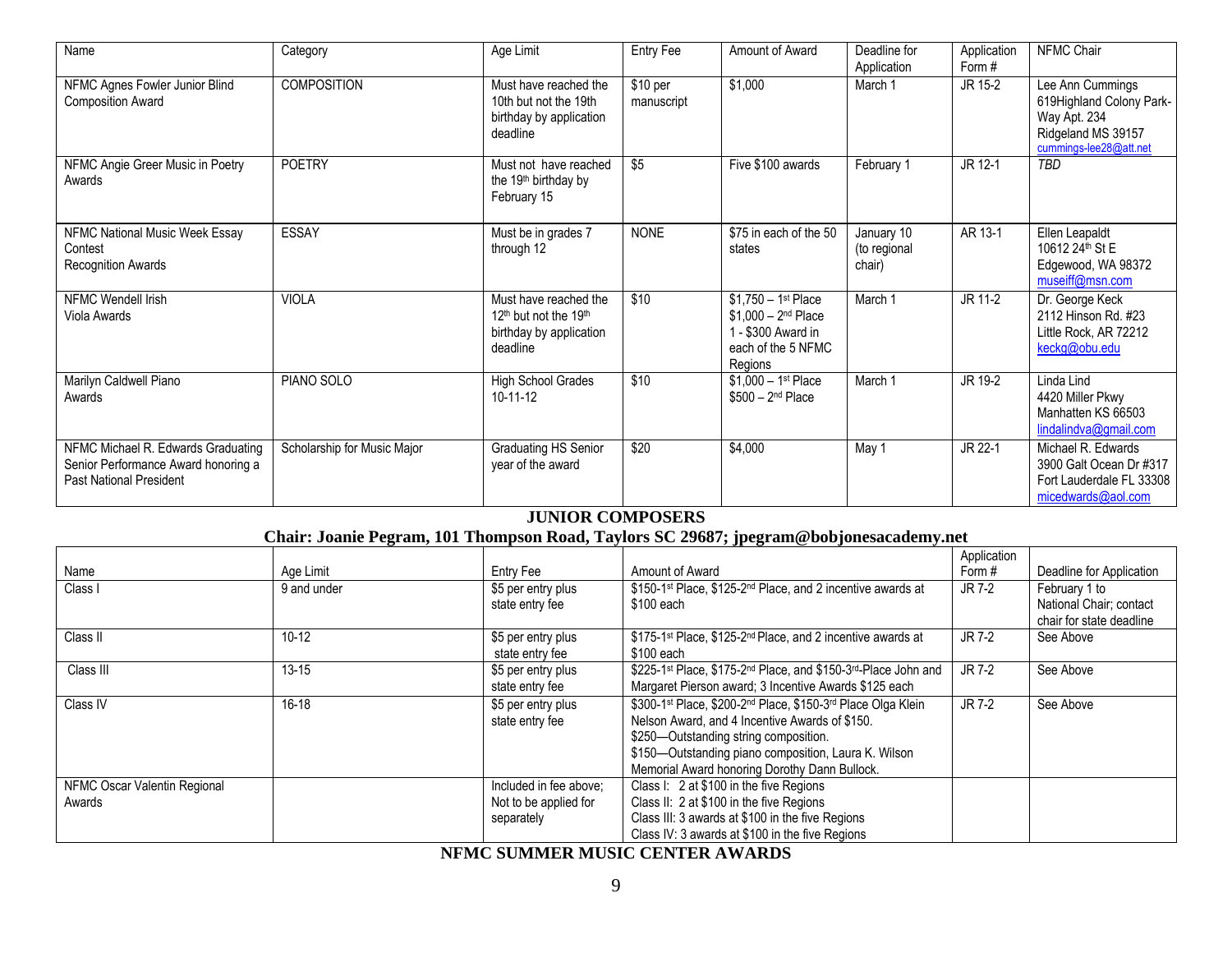# **Applicants for the Idaho Gwladys Comstock Award must apply directly with the chair listed below before being considered for the award**

| Center                                                                      | Category and Award Name | ---<br>Age Limit | Amount of Award | Camp Date | <b>Admissions Contact</b>           | NFMC Representative                 |
|-----------------------------------------------------------------------------|-------------------------|------------------|-----------------|-----------|-------------------------------------|-------------------------------------|
| <b>Idaho Gwladys Comstock</b><br><b>Award</b> to camp of recipient's choice | Instrumental<br>Voice   | $12 - 18$        | \$500           | \$10      | Connie Stevens<br>Mammacon1@msn.com | Connie Stevens<br>Mammacon1@msn.com |

### **Summer award applicants must apply to the centers below before being considered for the awards below**

| Center                                                                                       | Category and Award Name                                                                                           | Age Limit        | Amount of Award     | Camp Date                                           | <b>Admissions Contact</b>                                  | NFMC Representative                            |
|----------------------------------------------------------------------------------------------|-------------------------------------------------------------------------------------------------------------------|------------------|---------------------|-----------------------------------------------------|------------------------------------------------------------|------------------------------------------------|
| <b>Aspen School of Music NFMC</b><br>Award<br>Aspen, CO<br>www.aspenmusicfestival.com        | Strings                                                                                                           | Up to 25         | \$1,000             | 9 weeks<br>June-August                              | Megan McDevitt<br>970-205-5052<br>mmcdevitt@aspenmusic.org | Linda King<br>lckking@aol.com                  |
| <b>Brevard Music Center</b><br>Brevard NC                                                    | NFMC Rose Thomas Smith Award for<br><b>Band and Orchestral instruments</b>                                        | $14 - 20$        | \$2,500             | $6\frac{1}{2}$ weeks<br>June-August                 | Dorothy Knowles<br>dknowles@brevardmusic.org               | Joel Adams<br>Operaman39@gmail.com             |
| www.brevardmusic.org                                                                         | <b>NFMC Lucile Parrish Ward Award</b><br>Piano (1 <sup>st</sup> preference) or band and<br>orchestral instruments | 18-24            | \$1,250             |                                                     |                                                            | Dale Clark<br>Daleclark711@yahoo.com           |
| <b>Chautauqua Music School</b><br>Chautaugua NY                                              | PFMC Award Endowed by PFMC and<br>supplemented by NFMC Valentin                                                   | 18-25            | \$500 award         | 7 weeks<br>July-August                              | Sarah Malinoski-Umberger<br>music@ciweb.org                | Ruth Ann McChesney<br>pfmcram@hotmail.com      |
| www.ciweb.org                                                                                | NYFMC Award Endowed by NYFMC<br>and supplemented by NFMC Valentin                                                 | 18-25            | \$500 award         |                                                     |                                                            | Ruth Ann McChesney                             |
|                                                                                              | NFMC Eleanor Pascoe/Hatz Award<br>for Voice                                                                       | 18-25            | \$500               |                                                     |                                                            | Ruth Ann McChesney                             |
|                                                                                              | NFMC Martha Marcks Mack Awards<br>for Voice                                                                       | 18-25            | $3 - $2,000$ awards |                                                     |                                                            | Ruth Ann McChesney                             |
| <b>Curtis Institute of Music</b><br><b>Curtis Summerfest Harp Colony</b>                     | NFMC Barbara M. Irish Past National<br>President Award for Harp                                                   | 13-20            | \$1,750             | June 9-15                                           | Derrick Smith<br>derrick.smith@curtis.edu                  | Derrick Smith<br>derrick.smith@curtis.edu      |
| <b>Eastern Music Festival NFMC</b><br>Award<br>Greensboro NC<br>www.easternmusicfestival.org | Orchestral Instruments, Piano                                                                                     | $14 - 20$        | \$600               | 6 weeks<br>Mid-June-early<br>August                 | Melissa Edwards<br>admissions@easternmusicf<br>estival.org | William P. Carroll<br>bcarroll@uncg.edu        |
| <b>Stephen Collins Foster Music</b><br>Camp<br><b>Richmond KY</b><br>www.fostercamp.org      | NFMC Irene Muir Awards Honoring a<br>Past National President for<br>Instrumental, Voice, Piano, Guitar            | Jr. and Sr. High | 4 - \$275 awards    | 4-two week<br>sessions & 2-<br>one week<br>sessions | Pam Combs<br>pam.combs@eku.edu                             | Sue Ann Reeves<br>charlespreeves@bellsouth.net |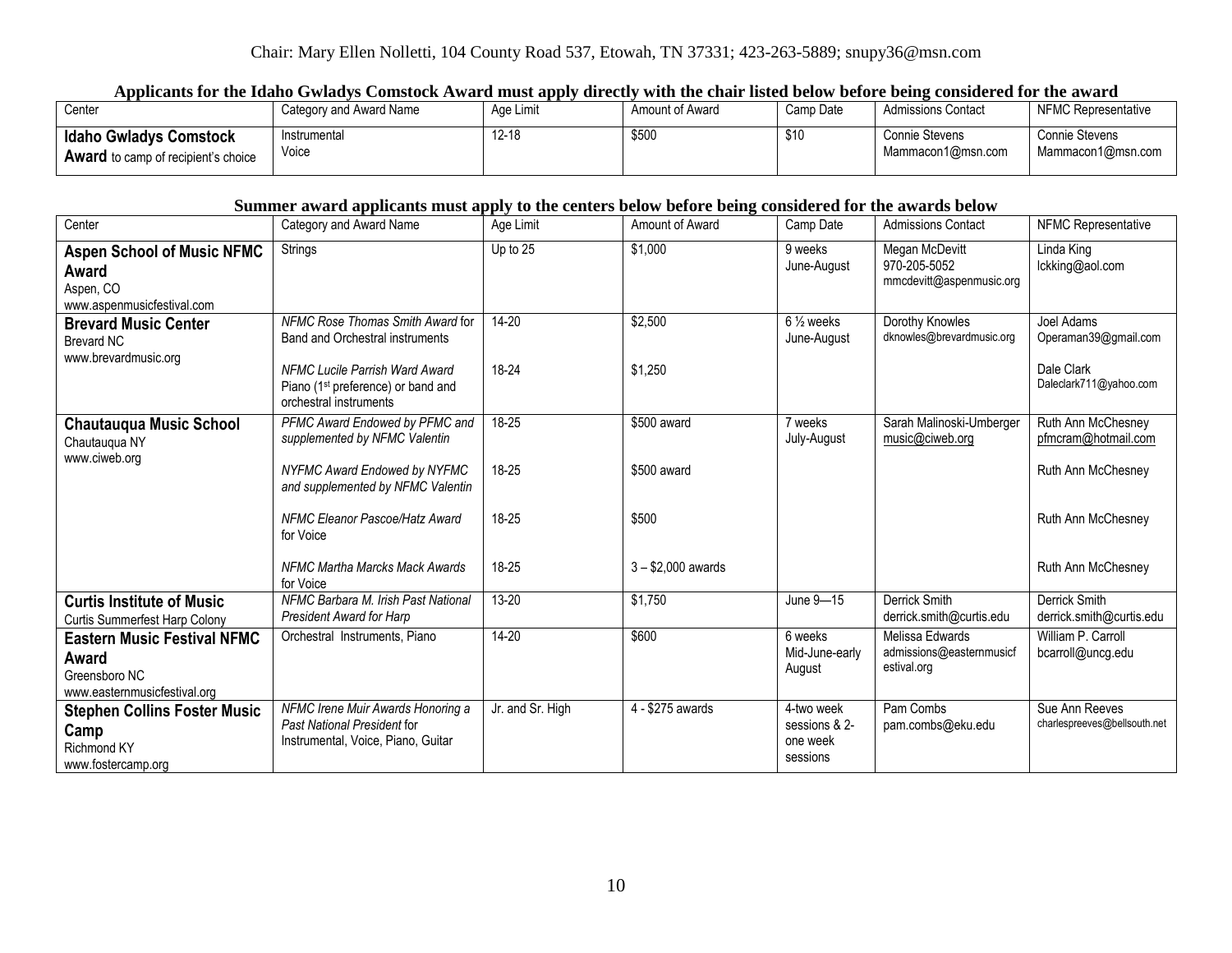# **NFMC SUMMER MUSIC CENTER AWARDS (continued)**

| Center                                                                                                       | Category and Award Name                                                                                                            | Age Limit                                                                | Amount of Award                                             | Camp Date                       | Admissions Contact                                             | NFMC Representative                               |
|--------------------------------------------------------------------------------------------------------------|------------------------------------------------------------------------------------------------------------------------------------|--------------------------------------------------------------------------|-------------------------------------------------------------|---------------------------------|----------------------------------------------------------------|---------------------------------------------------|
| Opera in the Ozarks at                                                                                       | NFMC Award for Opera                                                                                                               | $18 - 35$                                                                | \$2,100 paid to IPFAC                                       | 8 week session                  | Dr. Tom Cockrell                                               | Carole Langley                                    |
| <b>Inspiration Point Fine Arts</b>                                                                           |                                                                                                                                    |                                                                          |                                                             | June-July                       | artisticdirector@opera.org                                     | caroleLangley2@sbcglobal.net                      |
| <b>Center</b><br>Eureka Springs AR<br>www.opera.org                                                          | NFMC Mary Prudie Brown<br>Scholarship Honoring a Past National<br>President for continuing<br>education/opera                      | 18-35                                                                    | \$1,850 paid to approved<br>school of recipient's<br>choice |                                 |                                                                | Jean Moffatt<br>nfmcscr@outlook.com               |
|                                                                                                              | NFMC Martha Marcks Mack Awards<br>in Opera-Apprentice Artist                                                                       | $18 - 35$                                                                | $2 - $3,000$ awards paid to<br><b>IPFAC</b>                 |                                 |                                                                | Carla Johnson<br>carlatfmc@aol.com                |
| <b>Interlochen Arts Camp</b><br>Interlochen MI<br>www.interlochen.org/camp                                   | NFMC Herman and Mary Neumann<br>Award for Piano, Voice Orchestral<br>instruments                                                   | <b>High School</b>                                                       | \$1,000                                                     | 6 weeks July-<br>August         | Interlochen Arts Camp<br>admission@interlochen.or<br>g/camp    | <b>Hazel Lawrence</b><br>hhlawrence@aol.com       |
| <b>International Music Camp</b><br>Peace Gardens ND<br>www.internationalmusiccamp.com                        | <b>NFMC Agnes Jardine Awards</b><br>Honoring a Past National President<br>for Band, Piano, Guitar, Orchestra,<br>Art, Dance, Drama | Jr and Sr High<br>(at least half of recipients<br>must be U.S. Citizens) | 6-\$200 awards                                              | 8 weeks<br>June-July            | Tim & Christine Baumann<br>info@international<br>musiccamp.com | Deborah Eraas<br>Deraas7@gmail.com                |
| <b>Junior Composers Summer</b><br>Program<br>Minneapolis MN<br>www.juniorcomposers.org                       | NFMC Evelyn Sampson Award in<br>Composition for students whose<br>teacher is member of NFMC                                        | $14-19$                                                                  | \$600                                                       | First full week<br>after July 4 | <b>Pat Grantier</b><br>patg@bis.midco.net                      | <b>Pat Grantier</b><br>patg@bis.midco.net         |
| <b>Kneisel Hall</b><br><b>Blue Hill ME</b><br>www.kneisel.org                                                | NFMC Ada Holding Miller Award<br>honoring a Past National President<br>for Strings, Piano                                          | $15 - 30$                                                                | \$1,000                                                     | 7 weeks<br>June-August          | Ellen Werner<br>ellen@kneisel.org                              | Ellen Werner<br>ellen@kneisel.org                 |
| <b>Marrowstone Music Festival</b><br><b>NFMC Award</b><br>Seattle WA<br>www.marrowstone.org                  | Orchestral (except percussion)                                                                                                     | $13 - 21$                                                                | \$600                                                       | 3 weeks August                  | Seattle Youth Symphony<br>info@syso.org                        | Admissions<br>info@syso.org                       |
| <b>Meadowmount School</b><br>Westport NY<br>www.meadowmount.com                                              | NFMC Suzanne Anderson Award for<br>Violin, Viola, or Cello                                                                         | $10-18$                                                                  | \$750                                                       | 8 weeks-June-<br>August         | Mary McGowan<br>meadowmount@hotmail.<br>com                    | Mary McGowan<br>meadowmount@hotmail.<br>com       |
| <b>Music Academy of the West</b><br><b>NFMC Award</b><br>Santa Barbara CA<br>musicacademy.org                | Opera                                                                                                                              | Open                                                                     | \$1,200                                                     | June-August                     | admissions@musicacade<br>my.org                                | Sarah Rowe Stretz<br>sstretz@musicacademy.<br>org |
| <b>Ravinia Festival/Stearns</b><br><b>Music Institute</b><br>Highland Park IL<br>www.ravinia.org/steans.aspx | Instrumental Jazz Funded by NFMC<br>Rose Thomas Smith Legacy                                                                       | College                                                                  | \$3,000                                                     | 2 weeks-June                    | Ravinia Festival<br>ravinia@ravinia.org                        | <b>Terry Tennes</b><br>terrytennes@yahoo.com      |
| <b>Rocky Ridge Music Center</b><br><b>NFMC Award</b><br>Estes Park CO<br>www.rockyridge.org                  | Orchestral Instruments                                                                                                             | Sr. High, College,<br>(Exceptional Jr. High<br>considered)               | \$750                                                       | 5 weeks June-<br>July           | <b>Karen Dusek</b><br>www.rockyridge.org                       | Karen Greenhalgh<br>Greenhalghkaren3@aol.<br>Com  |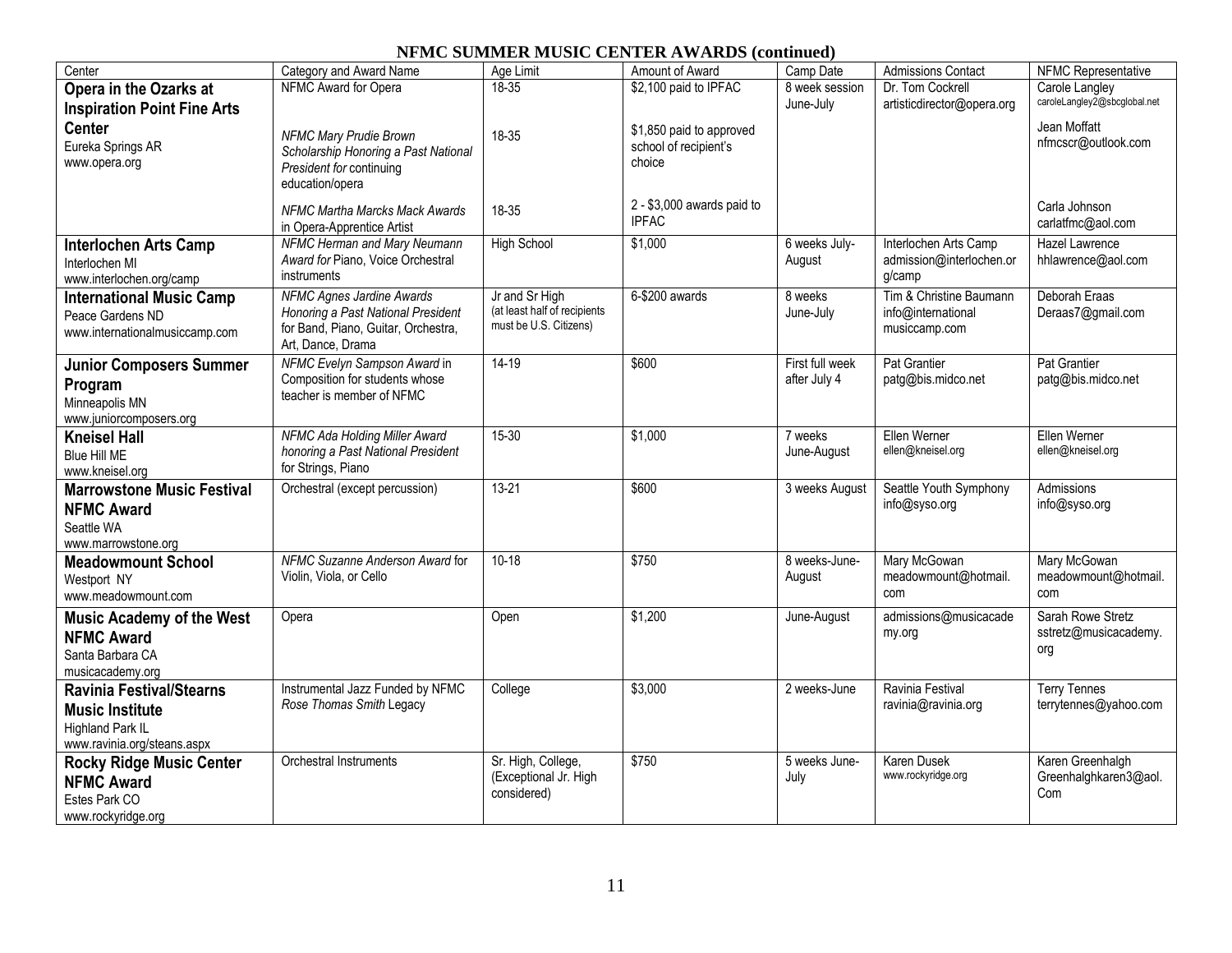### **NFMC SUMMER MUSIC CENTER AWARDS (continued)**

| Center                                                                                       | Category and Award Name                                           | Age Limit                 | Amount of Award | Camp Date             | <b>Admissions Contact</b>                                        | NFMC Representative                                              |
|----------------------------------------------------------------------------------------------|-------------------------------------------------------------------|---------------------------|-----------------|-----------------------|------------------------------------------------------------------|------------------------------------------------------------------|
| Santa Fe Opera<br>Santa Fe NM<br>www.santafeopera.org                                        | NFMC Ruth Freehoff Award for<br>Opera                             | 20-30                     | \$600           | June-August           | Adam Franklin<br>afranklin@santafeopera.org                      | Linda King<br>lckking@aol.com                                    |
| <b>Sewanee Music Center</b><br><b>Festival</b><br>Sewanee TN<br>www.sewaneemusicfestival.org | NFMC Gladys Coult Award for<br>Orchestra, Piano and Chamber Music | Hiah<br>School or College | \$700           | 4 week June-<br>July  | <b>Hilary Ward</b><br>ssmfadmissions@sewane<br>e.edu             | Mary Ellen Nolletti<br>snupy36@msn.com                           |
| The Walden School NFMC<br>Award<br>Dublin NH<br>www.waldenschool.org                         | Composition and Theory                                            | $9 - 18$                  | \$750           | 5 weeks June-<br>July | Gaela Dennison-Leonard<br>gdennison-leonard<br>@waldenschool.org | Gaela Dennison-Leonard<br>gdennison-leonard<br>@waldenschool.org |

# **NFMC ANNUAL CLUB AND INSTITUTIONAL AWARDS**

# **AMERICAN MUSIC DIVISION**

| Name                                       | Category                         | <b>Award Amounts</b>                                 | Deadline                      | ApplicationForm # | NFMC Chair                                         |
|--------------------------------------------|----------------------------------|------------------------------------------------------|-------------------------------|-------------------|----------------------------------------------------|
| Professor Rudolf R.A. Schramm              | American Music Division          | 1st Place-\$300                                      | March 1                       | $AM-1$            | Karen Bourne                                       |
|                                            | Senior                           | 2nd Place-\$175                                      |                               |                   | 397 Riviera Circle                                 |
|                                            |                                  | 3rd Place-\$75                                       |                               |                   | Dakota Dunes SD 57049                              |
|                                            |                                  | for November Parade of American Music                |                               |                   | bournekaren49@gmail.com                            |
| Just Jazz!                                 | American Music Division          | 10 awards @ \$25                                     | May 15                        | AM 8-1            | Wendell Anderson                                   |
| <b>Recognition Awards</b>                  | Junior                           | For Celebrating Jazz!                                |                               |                   | 602 Falmouth Drive                                 |
|                                            |                                  |                                                      |                               |                   | Fredericksburg VA 22405<br>Wanders2006@verizon.net |
| Just Jazz!                                 | American Music Division          | 10 awards @ \$100                                    | May 15                        | AM 8-1            | Wendell Anderson                                   |
| <b>Recognition Awards</b>                  | Senior                           | For Celebrating Jazz!                                |                               |                   | (see above)                                        |
| NFMC American Music award                  | American Music Division          | \$250 for Yearlong celebration of American Music     | May 15                        | AM 5-1            | Karen Bourne                                       |
|                                            | Junior                           |                                                      |                               |                   | (see above)                                        |
| NFMC/ASCAP American Music Award            | American Music Division          | 1st Place-\$300                                      | May 15                        | AM 2-1            | Karen Bourne                                       |
|                                            | Senior                           | 2nd Place-\$175                                      |                               |                   | (see above)                                        |
|                                            |                                  | 3rd Place-\$75                                       |                               |                   |                                                    |
|                                            |                                  | for Yearlong celebration of American Music           |                               |                   |                                                    |
| <b>Folk Music</b>                          | American Music Division          | 10 @ \$100                                           | May 1 to state                | AM 7-1            | Lois Armor                                         |
| <b>Recognition Awards</b>                  | Senior                           | for Folk Music Programs                              | (May 15 to<br>national chair) |                   | 11003 Whisper Valley<br>San Antonio TX 78230       |
|                                            |                                  |                                                      |                               |                   | loisarmor@sbcglobal.net                            |
| American Women Composers                   | American Music Division          | 10 @ \$100                                           | May 15                        | AM 6-1            | Lisa Whitesell                                     |
| <b>Recognition Awards</b>                  | Senior                           | for Programs featuring American Women Composers      |                               |                   | 7036 NW 155 <sup>th</sup> Ter                      |
|                                            |                                  |                                                      |                               |                   | Edmond OK 73013                                    |
|                                            |                                  |                                                      |                               |                   | Whitesell_lisa@yahoo.com                           |
| <b>Educational Institution Award</b>       | American Music Division Colleges | \$500                                                | \$10 entry fee                | AM 3-1            | Karen Bourne                                       |
| Colleges/Universities                      | and Universities                 |                                                      | May 15                        |                   | (see above)                                        |
| <b>ASCAP Educational Institution Award</b> | American Music Division          | \$500 for promotion of American Music with lectures, | <b>May 15</b>                 | AM 3-1            | Karen Bourne                                       |
| High School                                | <b>High Schools</b>              | recitals, premieres                                  |                               |                   | (see above)                                        |
| <b>Summer Festivals Award</b>              | American Music Division          | \$500 for workshops, seminars, commissioned          | September 1                   | AM 4-1            | Karen Bourne                                       |
|                                            | <b>Summer Music Centers</b>      | granted, artists-in-residence                        |                               |                   | (see above)                                        |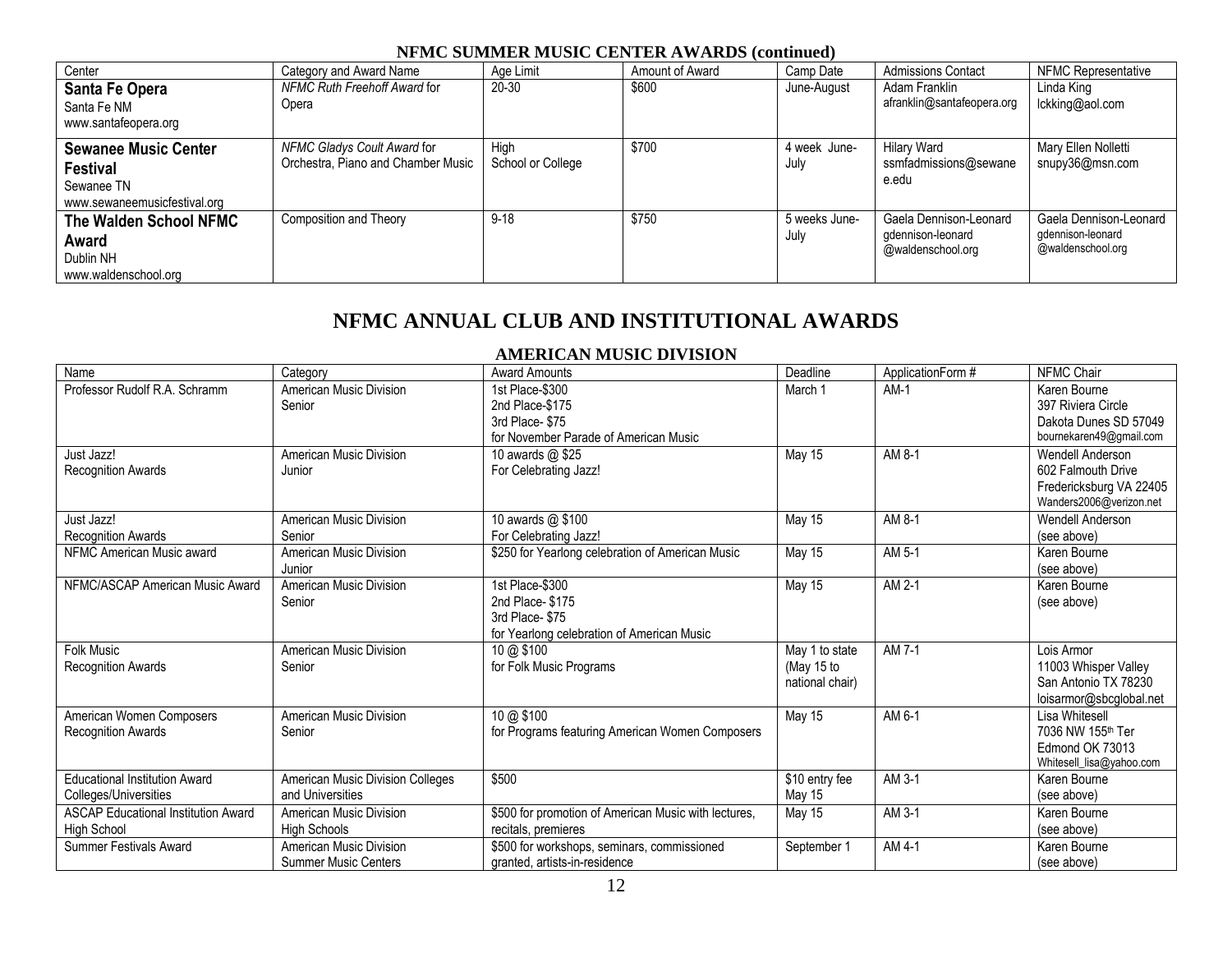# **ARTS DIVISION**

|                                                       |                         |                                                                                                          |                                                  | Application                    |                                                                                              |
|-------------------------------------------------------|-------------------------|----------------------------------------------------------------------------------------------------------|--------------------------------------------------|--------------------------------|----------------------------------------------------------------------------------------------|
| Name                                                  | Category                | <b>Award Amounts</b>                                                                                     | Deadline                                         | Form #                         | NFMC Chair                                                                                   |
| NFMC Music Outreach                                   | Arts Division<br>Senior | \$150 to club with<br>most hours                                                                         | April 1 to state<br>(May 1 to<br>national chair) | AR 10-1 & 10-2                 | Lisa Skaggs Thomas<br>6300 Walkers Kroft Way<br>Alexandria VA 22315<br>Lmsthomas89@gmail.com |
| <b>International Music Relations</b>                  | Arts Division<br>Senior | $$75 - 1st$ Place<br>$$50 - 2nd$ Place<br>$$25 - 3rd$ Place<br>for outstanding international programming | April 1 to state<br>(May 1 to<br>national chair) | AR 5-1 & 5-2<br>ME 5-2, ME 7-1 | Dr. Marie Speece<br>PO Box 1<br>Union Grove NC 28689<br>mariespeece@yadtel.net               |
| NFMC Crusade for Strings<br><b>Recognition Awards</b> | Arts Division<br>Senior | \$100 for the 10 most<br>outstanding string programs<br>& projects                                       | April 1 to state<br>(May 1 to<br>national chair) | AR 3-1 & 3-2                   | Helena Meetze<br>613 Hatrick Road<br>Columbia, SC 29209<br>hmeetze@bellsouth.net             |
| NFMC Crusade for Strings<br><b>Recognition Awards</b> | Arts Division<br>Junior | \$25 for the 10 most outstanding string programs<br>& projects                                           | April 1 to state<br>(May 1 to<br>national chair) | AR 3-1 & 3-2                   | Helena Meetze<br>(see above)                                                                 |
| NFMC Choral Music<br><b>Recognition Awards</b>        | Arts Division<br>Senior | \$100 for the 10 most outstanding participation in<br>choral music                                       | April 1 to state<br>(May 1 to<br>national chair) | AR 8-2                         | Dr. Penny Draper<br>513 Woodland Drive<br>East Lansing MI 48823<br>draperw@msu.edu           |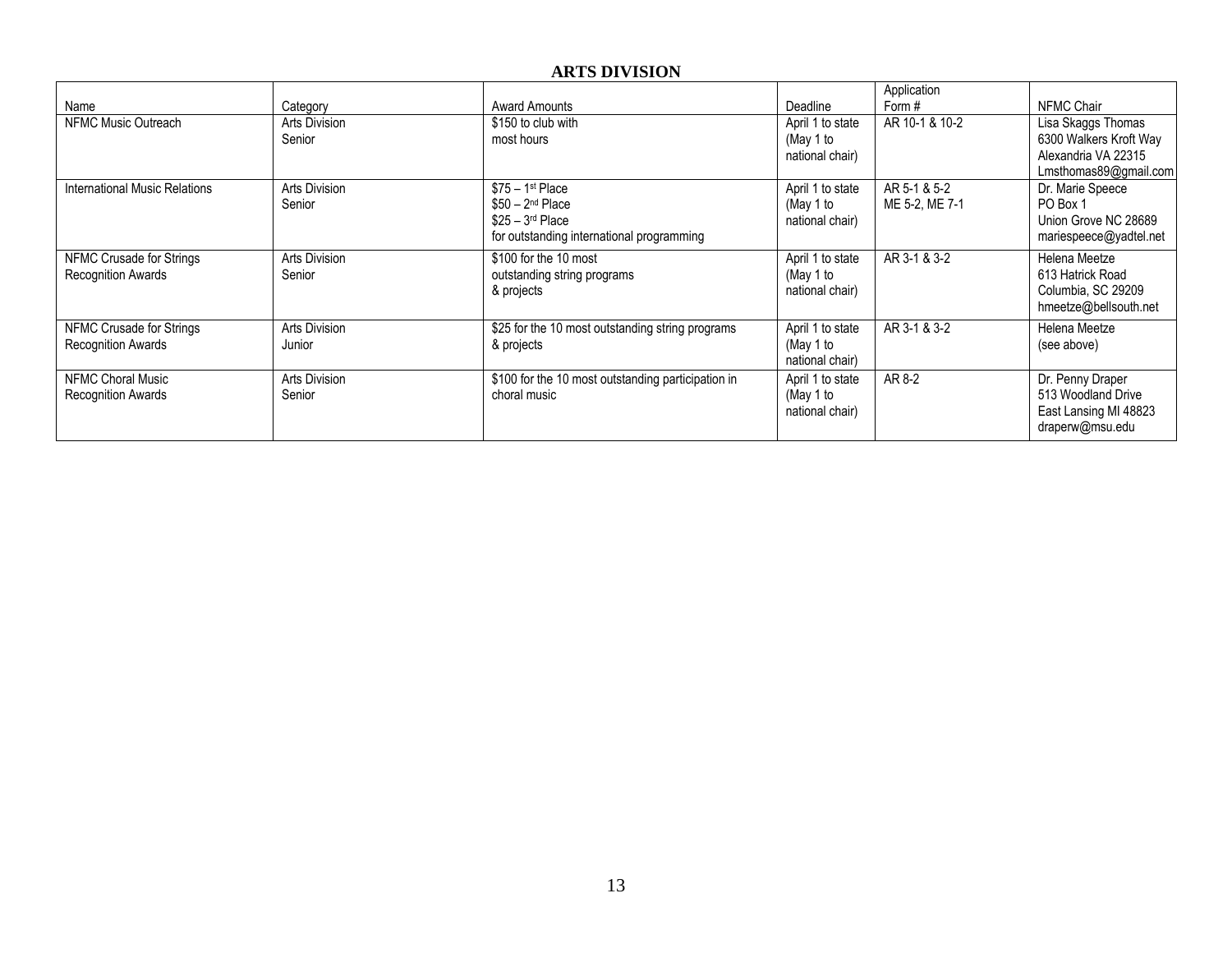# **CATEGORY INDEX OF AWARDS**

| <b>JUNIOR AWARDS</b> (age 18 and under)               |                |           |  |                                     |                |           |  |  |
|-------------------------------------------------------|----------------|-----------|--|-------------------------------------|----------------|-----------|--|--|
| <b>COMPOSITION</b>                                    | Page           | Frequency |  | <b>PIANO</b>                        | Page           | Frequency |  |  |
| Junior Composers                                      | 9              | Annual    |  | Lana Bailey Concerto Award          | 8              | Annual    |  |  |
| L. F. Olson Award                                     | 7              | Biennial  |  | Marilyn Caldwell Award              | 9              | Annual    |  |  |
|                                                       |                |           |  | Whitehurst Award                    | $\overline{7}$ | Biennial  |  |  |
| <b>DANCE</b>                                          |                |           |  |                                     |                |           |  |  |
| Dance Award                                           | 8              | Annual    |  | <b>STRINGS</b>                      |                |           |  |  |
| Thelma Robinson Ballet Award                          | 7              | Biennial  |  | Mary Alice Cox Award                | 8              | Annual    |  |  |
|                                                       |                |           |  | Wendell Irish Viola Award           | 9              | Annual    |  |  |
| <b>DISABLED</b>                                       |                |           |  |                                     |                |           |  |  |
| Benzinger/Valentin Performance<br>for the Blind Award | 8              | Annual    |  | <b>SCHOOLS</b>                      |                |           |  |  |
| Joyce Walsh Award                                     | 8              | Annual    |  | Neumann - Interlochen               | $\overline{7}$ | Annual    |  |  |
| Music for the Blind Composition                       | 9              | Annual    |  |                                     |                |           |  |  |
|                                                       |                |           |  | <b>VOICE</b>                        |                |           |  |  |
| <b>INSTRUMENTAL</b>                                   |                |           |  | Martha Marcks Mack Award            | 8              | Annual    |  |  |
| Stillman Kelley Award                                 | 8              | Annual    |  |                                     |                |           |  |  |
|                                                       |                |           |  | <b>WRITING</b>                      |                |           |  |  |
| <b>PERFORMANCE</b>                                    |                |           |  | Angie Greer Poetry Award            | 9              | Annual    |  |  |
| Michael R Edwards Award                               | 9              | Annual    |  | National Music Week Essay           | 9              | Annual    |  |  |
|                                                       |                |           |  | (Arts Division)                     |                |           |  |  |
|                                                       |                |           |  |                                     |                |           |  |  |
|                                                       |                |           |  | STUDENT/COLLEGIATE AWARDS (19 - 25) |                |           |  |  |
| <b>BRASS</b>                                          | Page           | Frequency |  | <b>MUSIC THERAPY</b>                | Page           | Frequency |  |  |
| Elizabeth Paris French Horn Award                     | $\overline{7}$ | Annual    |  | Dorothy Dann Bullock Award          | 6              | Annual    |  |  |
| Student/Collegiate Auditions                          | 5 <sup>5</sup> | Biennial  |  | NFMC Carey Wilson Award             | 6              | Annual    |  |  |
|                                                       |                |           |  |                                     |                |           |  |  |
| <b>CHURCH MUSIC</b>                                   |                |           |  | Ruth B. Robertson Award             | 6              | Annual    |  |  |
| Wiegand Award                                         | $\overline{4}$ | Biennial  |  |                                     |                |           |  |  |
|                                                       |                |           |  | <b>PEDAGOGY</b>                     |                |           |  |  |
| <b>COMPOSITION</b>                                    |                |           |  | L. F. Olson Award                   | $\overline{4}$ | Biennial  |  |  |
| L. F. Olson Composition Award                         | $\overline{4}$ | Biennial  |  |                                     |                |           |  |  |
| Student/Collegiate Composition                        | 5              | Annual    |  | <b>PIANO</b>                        |                |           |  |  |
|                                                       |                |           |  | <b>Student/Collegiate Auditions</b> | 5              | Biennial  |  |  |
|                                                       |                |           |  |                                     |                |           |  |  |
|                                                       |                |           |  |                                     |                |           |  |  |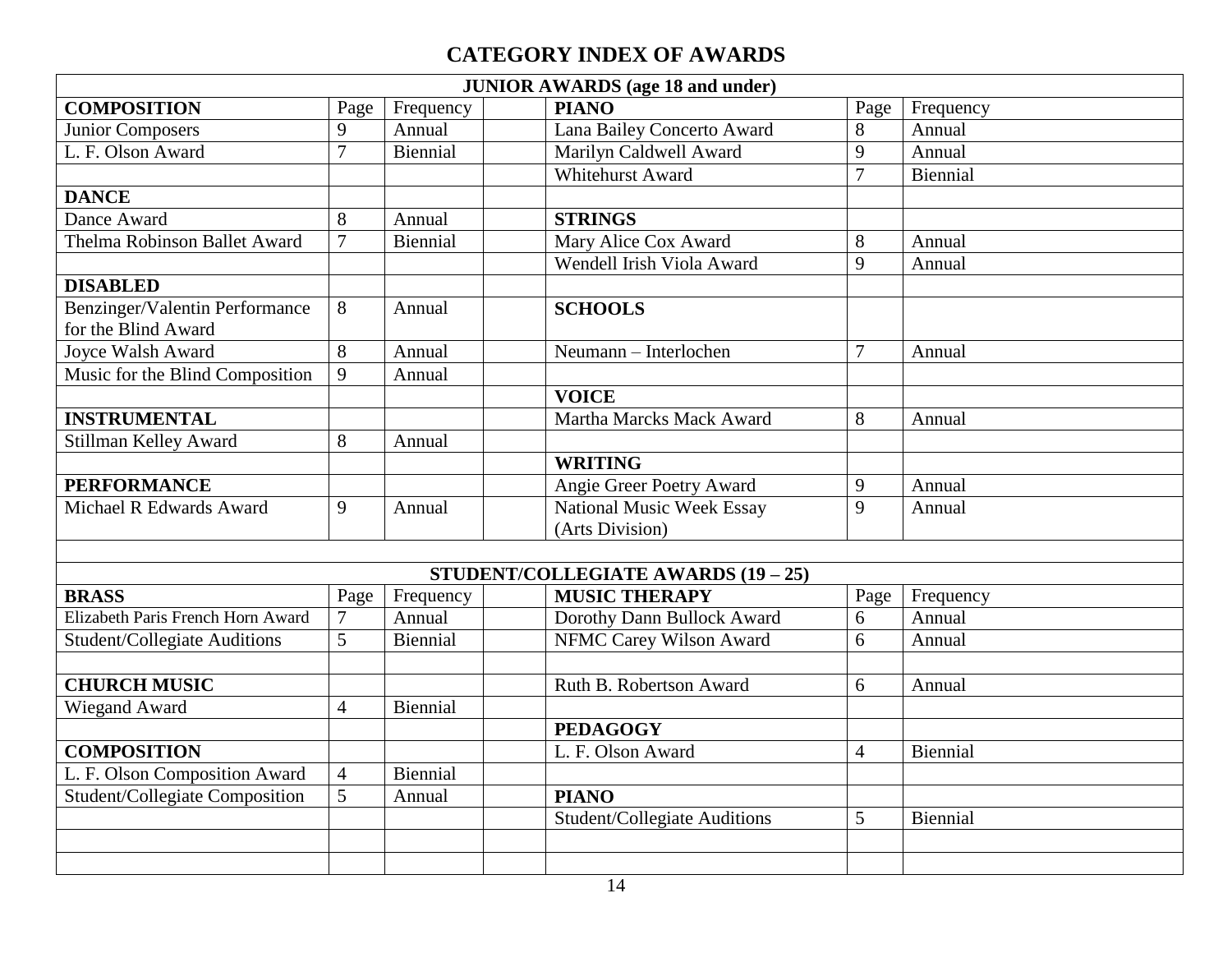| <b>MUSIC EDUCATION</b>              |                |           |  | <b>SCHOOLS</b>                   |                |           |  |  |
|-------------------------------------|----------------|-----------|--|----------------------------------|----------------|-----------|--|--|
| Mehan/Morgan Award                  | 6              | Annual    |  | Neuman Award - Miami Univ.       | 6              | Annual    |  |  |
| Gretchen Van Roy Award              | 6              | Annual    |  |                                  |                |           |  |  |
|                                     |                |           |  | <b>WINDS/ORGAN/</b>              |                |           |  |  |
| <b>STRINGS</b>                      |                |           |  | <b>CLASSICAL GUITAR/</b>         |                |           |  |  |
| <b>Oscar Valentin Award</b>         | 6              | Annual    |  | <b>PERCUSSION</b>                |                |           |  |  |
| Student/Collegiate Auditions        | 5              | Biennial  |  | <b>Bluhm Flute Award</b>         | 6              | Annual    |  |  |
|                                     |                |           |  | <b>Classical Guitar Award</b>    | $\overline{7}$ | Annual    |  |  |
| <b>VOICE</b>                        |                |           |  | Carolyn Nelson Double Reed Award | $\overline{7}$ | Annual    |  |  |
| <b>Student/Collegiate Auditions</b> | 5              | Biennial  |  |                                  |                |           |  |  |
|                                     |                |           |  |                                  |                |           |  |  |
| <b>SENIOR AWARDS</b>                |                |           |  |                                  |                |           |  |  |
| <b>COLLABORATIVE PIANO</b>          | Page           | Frequency |  | <b>PIANO</b>                     | Page           | Frequency |  |  |
| Virginia Allison Award              | $\overline{4}$ | Annual    |  | Ellis Duo Award                  | $\overline{2}$ | Biennial  |  |  |
|                                     |                |           |  | Young Artist Award               | $\overline{2}$ | Biennial  |  |  |
| <b>COMPOSITION</b>                  |                |           |  |                                  |                |           |  |  |
| Emil & Ruth Beyer Award             | 3              | Annual    |  | <b>SERVICE</b>                   |                |           |  |  |
| <b>Glad Robinson Youse Award</b>    | 3              | Biennial  |  | Music Outreach                   | 4              | Annual    |  |  |
|                                     |                |           |  |                                  |                |           |  |  |
| <b>CONDUCTING</b>                   |                |           |  | <b>STRINGS</b>                   |                |           |  |  |
| Robinson Award in Conducting        | $\overline{4}$ | Annual    |  | Young Artist Award               | $\overline{2}$ | Biennial  |  |  |
|                                     |                |           |  | <b>Composition Award</b>         | 3              | Annual    |  |  |
| <b>DISABLED</b>                     |                |           |  | Lucille Ward Award for Study     | 3              | Annual    |  |  |
| Vivian Menees Nelson Award          | 3              | Annual    |  |                                  |                |           |  |  |
| Hinda Honigman Award                | $\overline{4}$ | Annual    |  | <b>VOICE</b>                     |                |           |  |  |
|                                     |                |           |  | Martha Marcks Mack Award         | 4              | Annual    |  |  |
| <b>HANDBELL</b>                     |                |           |  | Alpha Mayfield Award             | 3              | Biennial  |  |  |
| <b>Ruth Morse Wilson Award</b>      | 3              | Annual    |  | Young Artist Award               | $\overline{2}$ | Biennial  |  |  |
|                                     |                |           |  |                                  |                |           |  |  |
| <b>PEDAGOGY</b>                     |                |           |  |                                  |                |           |  |  |
| <b>Ouida Keck Award</b>             | 3              | Annual    |  |                                  |                |           |  |  |
|                                     |                |           |  |                                  |                |           |  |  |